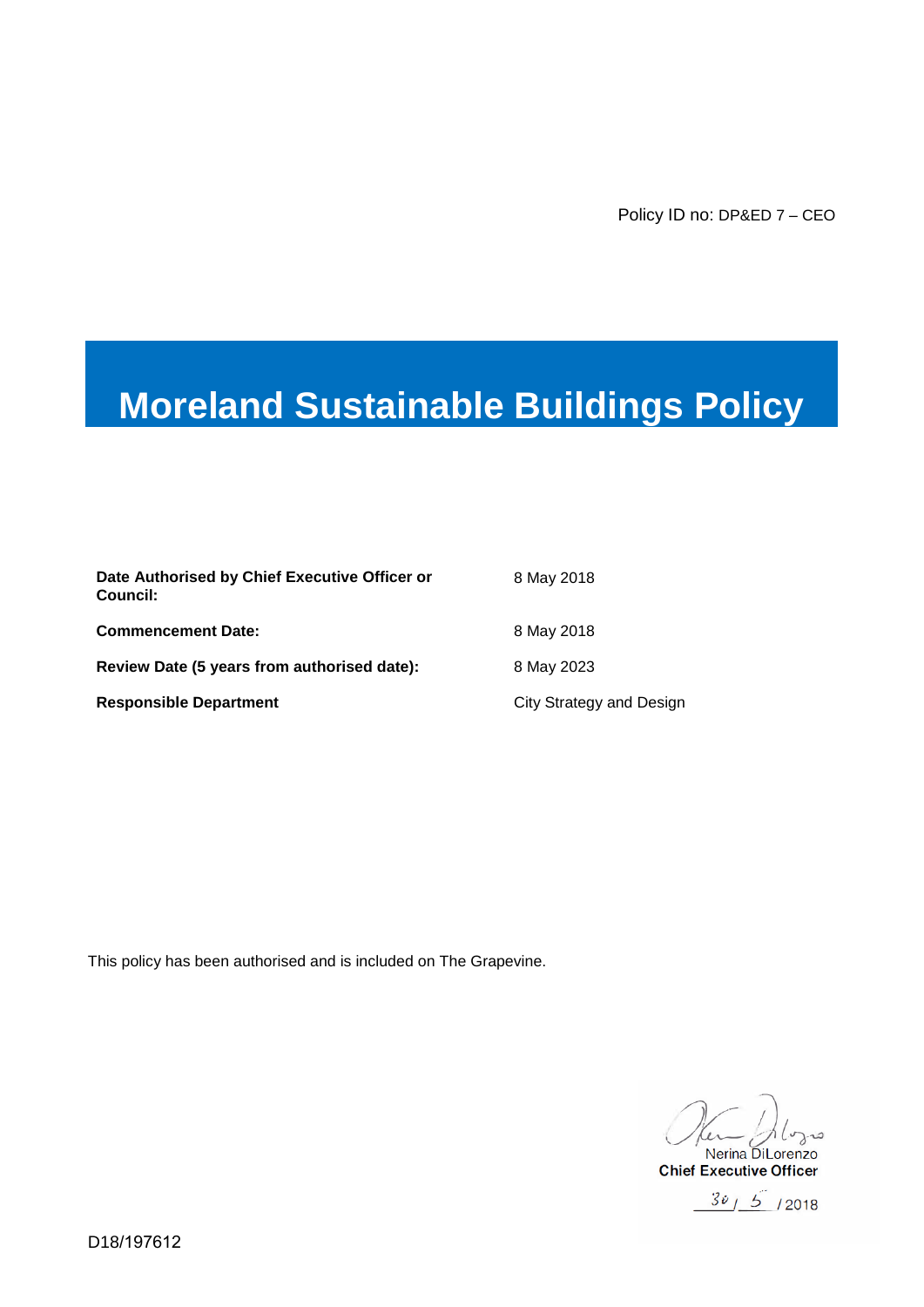# **1 INTRODUCTION**

Moreland City Council is responsible for over 200 buildings that are utilised by staff, committees of management and community members. Buildings, being large consumers of energy, water and other resources, play an important role in achieving Council's vision of a sustainable Moreland and demonstrating leadership.

The purpose of this Sustainable Buildings Policy is to incorporate sustainable design and operation into all Council buildings. This will be achieved by applying the policy to all new Council buildings and projects to upgrade, renovate and refurbish existing buildings where practical.

This policy applies to buildings owned or managed by Council. The policy is designed to provide clear, industry-understood requirements for use by project managers, designers, architects, engineers and other building contractors. These requirements are deliberately specific; they are written for direct insertion into tender specification documents.

# **2 CONTEXT**

#### **2.1 Alignment**

This policy is linked strategically to the following adopted policies/plans:

- Council Plan 2017-2021
- Moreland Planning Scheme Clause 22.08 Environmentally Sustainable Design
- Corporate Carbon Reduction Plan 2015-2020
- Watermap 2020
- Procurement Policy 2018
- Updated Indoor Thermal Comfort Policy 2016
- National Construction Code (NCC), Building Code of Australia Class 2 to Class 9 Buildings

#### **2.2 Organisational context**

The Sustainable Buildings Policy aligns with a number of Council policies as listed above in 2.1. This policy works in conjunction with all statutory building and planning requirements. The requirements of this policy sit over and above any statutory requirements such as the National Construction Code and do not replace these requirements.

#### **2.3 Research and other drivers**

The benefits to be gained from sustainable design are not confined to the environment, but also have a wider range of health, social and economic benefits. Inclusion of ESD principles commonly result in significant building operating cost savings with minor to medium additional capital costs. The information below demonstrates significant environmental savings, return on investment and increased productivity associated with sustainable buildings and includes case studies of local government projects and Moreland buildings. The Sustainable Buildings Policy will help deliver affordable buildings that are energy and water efficient, more cost effective to operate and comfortable to use.

*The Value of Green Star: A decade of environmental benefits* by the Green Building Council of Australia (2013) finds that, on average, Green Star-certified buildings:

- Use 66% less electricity than average Australian buildings
- Produce 62% fewer greenhouse gas emissions than average Australian buildings
- Use 51% less potable water than average buildings
- Recycle 96% of their waste, compared with 58% for the average new construction project.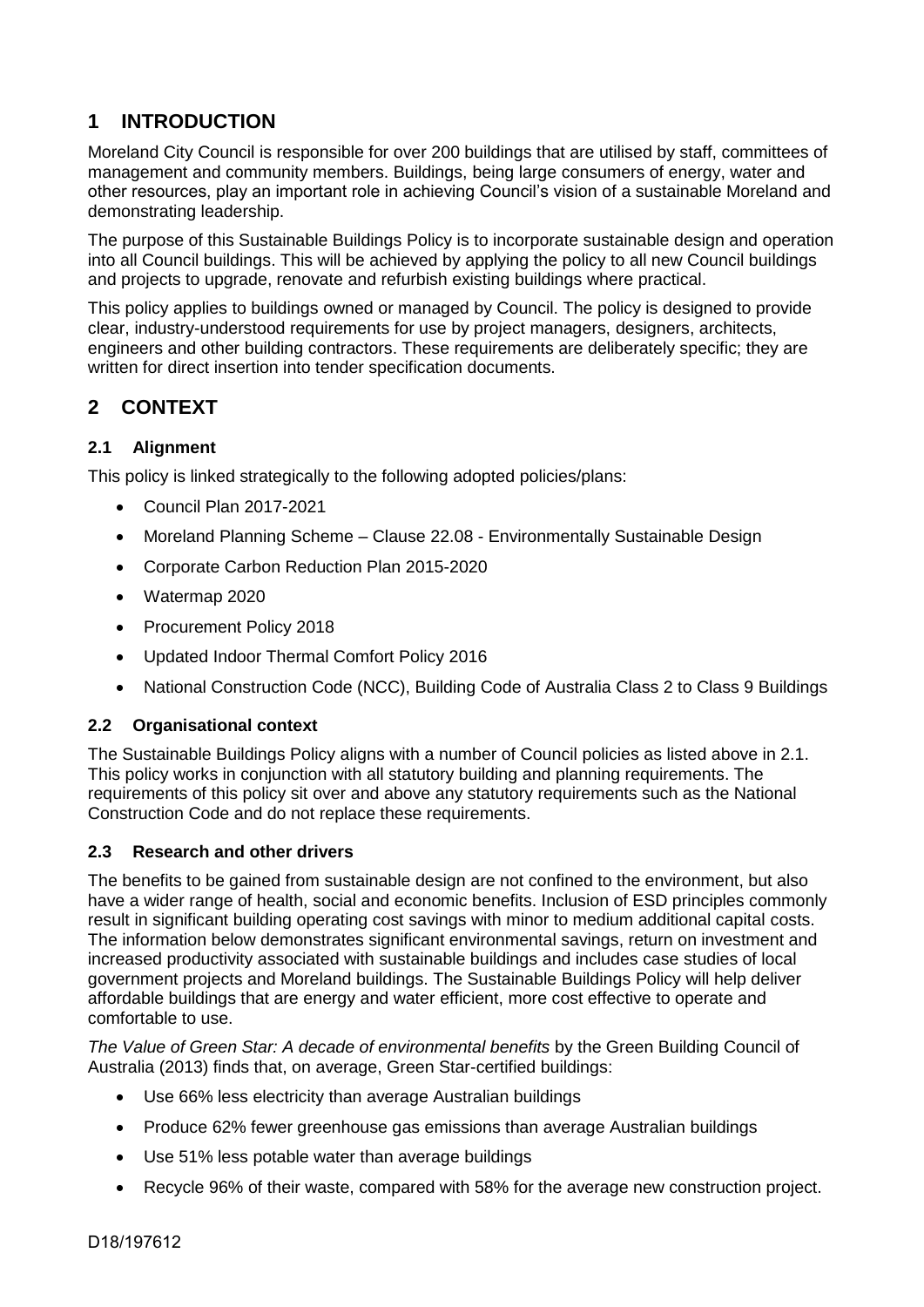#### **Return on Investments**

The [Pitt and Sherry Benefit Cost Analysis](http://www.maddocks.com.au/private/EED/Expert_statement_of_Phil_Harrington.pdf) (D15/220376) was produced as part of the expert evidence for the ministerial advisory committee for the C71 Environmentally Sustainable Design Policy amendment to the Moreland planning scheme. It demonstrates that best practice environmental sustainable design has significant lifecycle cost benefits.

#### **Moreland Case Studies of ESD initiatives in building works**

A number of Moreland case studies demonstrate how Moreland City Council has achieved significant energy savings of 20-30% through implementation of the Carbon Management Strategy and highlights the financial and social savings that can be achieved by implementing ESD minimum standards at the start of a building project.

In one case study the ESD minimum requirements for building fabric are modelled as capital cost neutral while delivering a 7% improvement on energy performance. The importance of monitoring on the implementation of the ESD standards to reduce poor outcomes through post construction audits is demonstrated *(See: D14/337889 ESD - Built Environment - ESD Buildings Policy - Moreland Case Studies - ESD Buildings Policy)*

#### **Local government Green Star projects**

The case studies demonstrate sustainability costs and expected pay back periods.

- The Corso North Lakes Moreton Bay Regional Council (Qld) achieved a 5 Star Green Star – Public Building Design rating. The project has a 50% reduction in greenhouse gas emissions compared to similar sized buildings built to code.
- Civic Centre Redevelopment Project City of Gosnells (WA) achieved a 5 Star Green Star – Office Design rating. The project had a sustainability 'premium' of \$750,000 or 3 per cent on a \$26 million project and a payback period completed within five years.
- Melton Library and Learning HUB Melton City Council (Vic) achieved a 5 Star Green Star – Public Building Design and As Built rating. The project has achieved annual utility cost savings of \$29,800, including \$23,700 savings in gas and \$5,000 in water, compared to non-Green Star buildings.
- Council Administration building Wollongong City Council (NSW) is aiming for a Green Star – Performance rating. Council believes it is *'important to aim high for its first community aspiration… and set the benchmark for the community'*.

## **3 OBJECTIVES**

The objectives of this policy are:

- To reduce building operational costs.
- To demonstrate corporate responsibility and leadership to the community.
- To improve comfort, health and wellbeing outcomes for building users.
- To ensure the efficient use of energy and reduce total operating greenhouse gas emissions.
- To reduce peak energy demand.
- To ensure the efficient use of water, reduce potable water use and achieve best practice stormwater quality outcomes.
- To ensure waste avoidance, reuse and recycling during construction.
- To ensure long term reusability of building materials.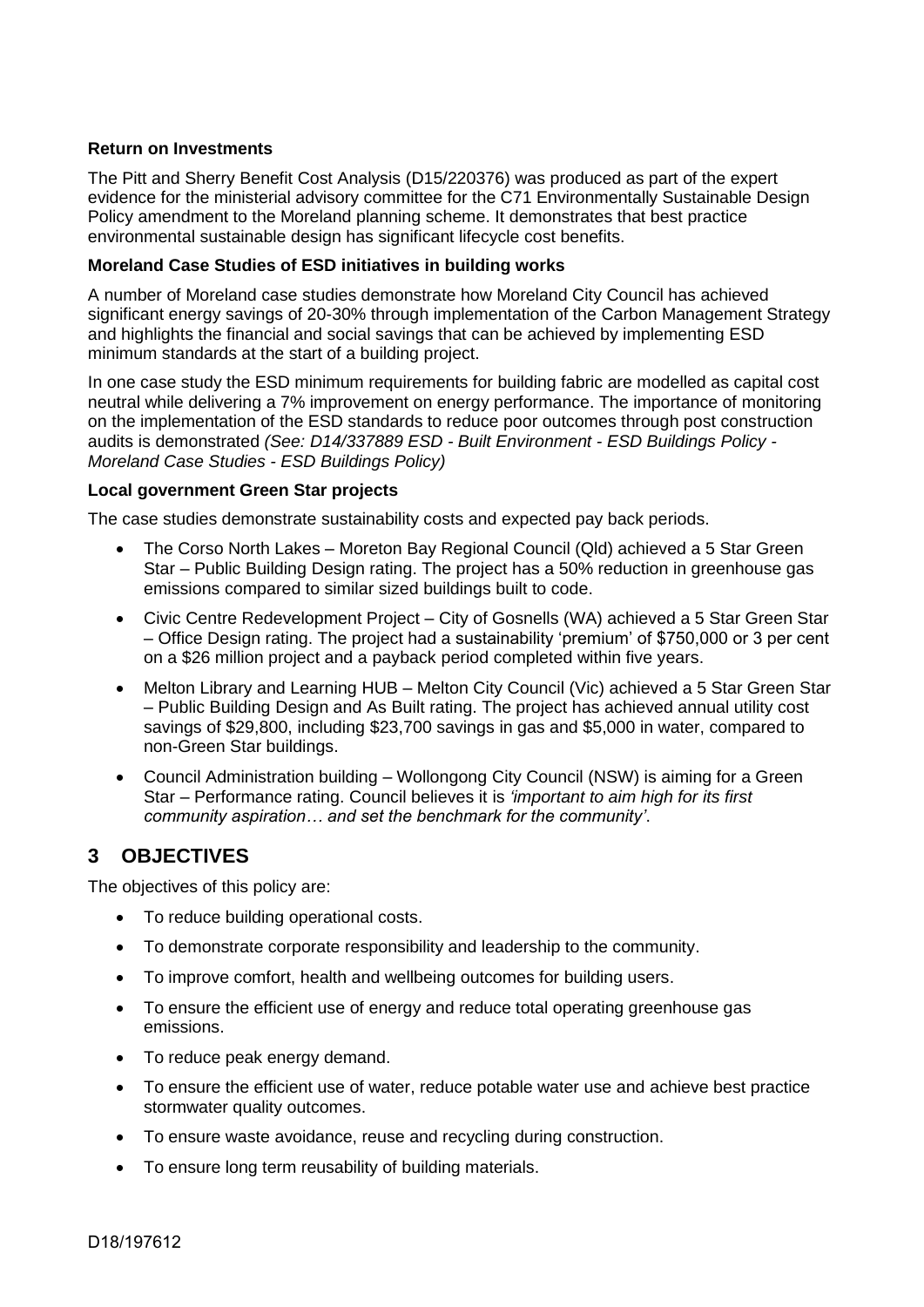Note: Different building project types vary in their ability to improve sustainability. It is recognised that projects may not need to embrace all categories to achieve an acceptable level of sustainability as the scope of works of the project will limit the ability to target every objective. It is not intended that the mandated scope of works is extended in order to satisfy all objectives.

# **4 POLICY DETAILS**

## **4.1 ESD MINIMUM REQUIREMENTS**

The ESD minimum requirements outlined below apply (as relevant to the mandated scope of works) to all capital works and building maintenance project works. The requirements are deliberately specific; they are written for direct insertion into tender specification documents or for individual product selection specifications are provided.

Moreland City Council has sustainable design information requirements for any development (including Council projects) requiring a planning permit; this framework is known as Sustainable Design Assessment in the Planning Process (SDAPP). This Policy works in partnership with SDAPP, all internal projects as outlined above will apply this policy from project conception to ensure that initial project scope and budget preparation includes these minimum requirements. Projects that require a planning permit will then be required to prepare a Sustainable Design Assessment (SDA) for small developments or Sustainability Management Plan (SMP) for large developments. See Roles and responsibilities for further information.

#### **Lighting**

| <b>Technology</b>   | All luminaires to be LED.                                                                                                                                                                                                                                                                                                                                                                                                                                                                                                                                                                                                                      |
|---------------------|------------------------------------------------------------------------------------------------------------------------------------------------------------------------------------------------------------------------------------------------------------------------------------------------------------------------------------------------------------------------------------------------------------------------------------------------------------------------------------------------------------------------------------------------------------------------------------------------------------------------------------------------|
| <b>Illumination</b> | Lighting illumination power density (LPD) target of no greater than 5<br>$\bullet$<br>watts/m <sup>2</sup> average across the building (indoor lighting).                                                                                                                                                                                                                                                                                                                                                                                                                                                                                      |
|                     | Lighting to have minimum colour rendering index (CRI) of 80.<br>$\bullet$                                                                                                                                                                                                                                                                                                                                                                                                                                                                                                                                                                      |
|                     | Lighting with base colour temperature of 4000 Kelvin (+/- 5%) is<br>$\bullet$<br>MCC preference with alternative lighting temperatures to be<br>considered for certain applications through consultation with<br>Council.                                                                                                                                                                                                                                                                                                                                                                                                                      |
|                     | For offices: Ceiling area should have an average surface<br>illuminance of at least 30% of the lighting levels on the working<br>plane to improve uniformity of lighting. An average surface<br>reflectance for ceilings of at least 0.75 (corresponds to matte flat<br>white ceiling). Refer Green Star Credit 10.2: Lighting Comfort -<br>Surface Illuminance. Use light interior surfaces and external/internal<br>light shelves to facilitate diffuse light penetration into space.<br>Design lux levels are to target the WorkSafe Guidelines, which are<br>a 15% reduction on the recommendations listed in the Australian<br>Standards. |
|                     | For offices: If ambient light is below 240 lux (aligning with WorkSafe<br>$\bullet$<br>Guidelines), task lighting providing 200 to 500 lux at the work<br>surface can be used to provide a lighting solution for task based<br>activity areas to reduce bulk lighting requirements. Refer WELL<br>Building Standard Feature 53: Visual Lighting Design, Part 1 (c).<br>All bare light sources must be fitted with baffles, louvers, translucent<br>$\bullet$<br>diffusers, ceiling design, or other means that obscures the direct                                                                                                             |
|                     | light source from all viewing angles of occupants, including looking<br>directly upwards. Refer Green Star Credit 11.1.2: Lighting Comfort -<br>Glare Reduction (Option 11.1.2A).                                                                                                                                                                                                                                                                                                                                                                                                                                                              |
|                     | Project must comply with AS 4282 Control of the Obtrusive Effects<br>of Outdoor Lighting and demonstrate that light pollution from                                                                                                                                                                                                                                                                                                                                                                                                                                                                                                             |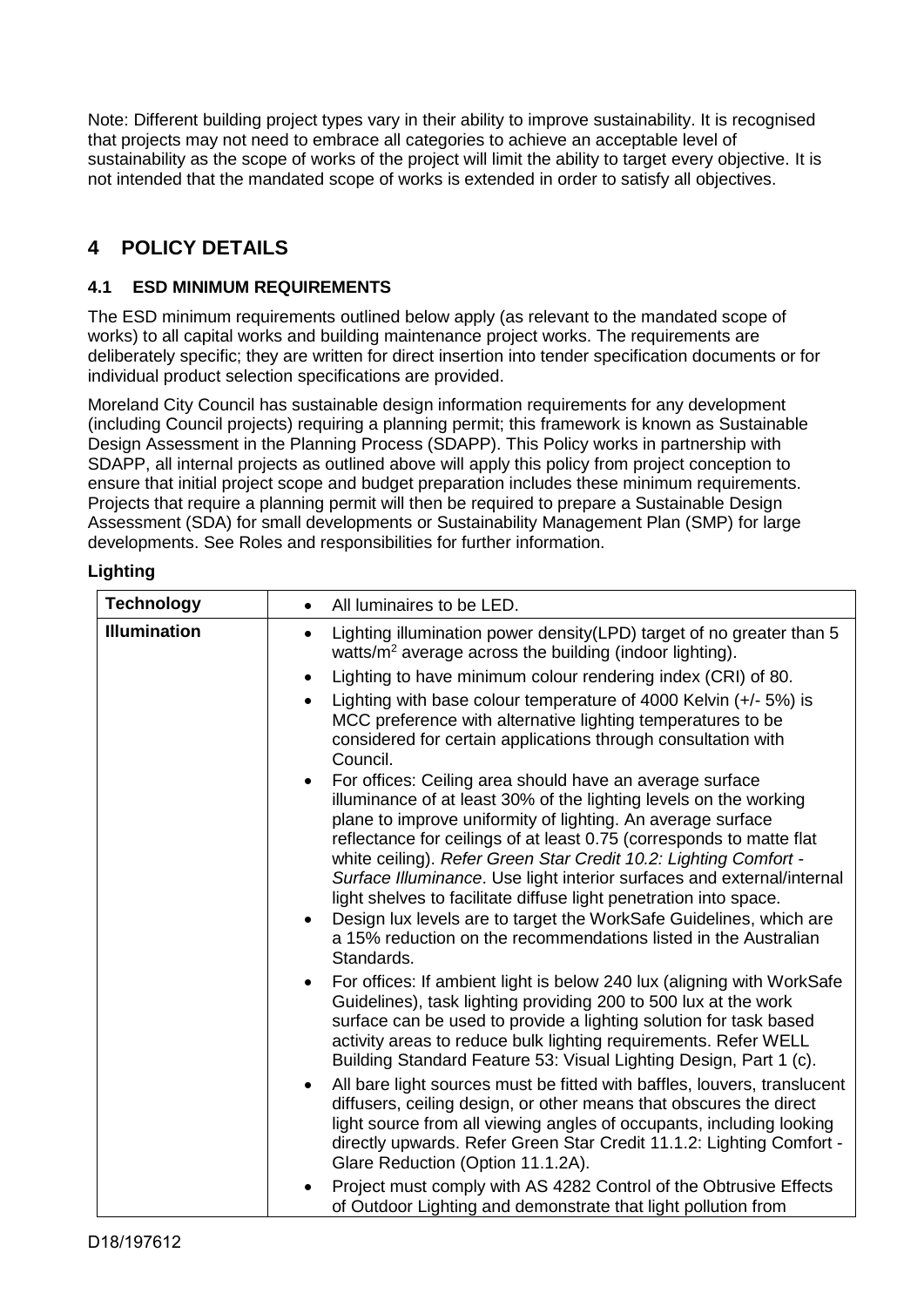|                        | outdoor lighting or lighting from internal sources is reduced. Refer<br>Green Star Credit 24: Light Pollution.                                                                                                               |
|------------------------|------------------------------------------------------------------------------------------------------------------------------------------------------------------------------------------------------------------------------|
| <b>Control Systems</b> | When no Building Management System (BMS; Direct Digital<br>Controller / Programmable Logic Controller) or security access<br>system is required. Lighting control should revert to occupancy<br>(PIR) sensors, as per below. |
|                        | Lighting to be controlled by BMS or security access system, when BMS<br>is included in project. Integration between lighting and BMS via a<br>Programmable Logic Controller (PLC).                                           |
|                        | • For all common and storage areas include occupancy (PIR)<br>sensors. Avoid the use of complicated and/or proprietary lighting<br>control systems, standalone sensors with remote control<br>programming are preferred.     |
|                        | • Sensors to be installed above room entry facing the activity area of<br>the room unless otherwise specified. Sensors not to be positioned<br>to face doorways.                                                             |
|                        | • For Class 5 and 9a buildings only, the size of individually switched<br>lighting zones must not exceed 100m <sup>2</sup> .                                                                                                 |

# **Heating Ventilation and Air Conditioning (HVAC)**

| <b>HVAC Technology</b> | Moreland is moving towards 100% electric buildings and is taking steps to<br>actively reduce the usage of natural gas in building operations. Gas fired<br>heating and hot water solutions will be considered only where required due<br>to operational constraints.                                                                                                                                    |
|------------------------|---------------------------------------------------------------------------------------------------------------------------------------------------------------------------------------------------------------------------------------------------------------------------------------------------------------------------------------------------------------------------------------------------------|
|                        | Preference heat pump technology for heating and/or cooling instead of<br>natural gas. Equipment to have Coefficient of Performance (CoP) and<br>Energy Efficiency Ratios (EER) within 15% of the most efficient equivalent<br>capacity unit available.                                                                                                                                                  |
|                        | If VRF/VRV systems are being considered then an analysis should be<br>$\bullet$<br>provided to demonstrate the cost benefit of refrigerant heat recovery.<br>Consultant to ensure equipment can maintain internal temperatures<br>during design summer and winter ambient temperatures. From early<br>planning phases, designers must allow for larger plant associated with<br>high COP outdoor units. |
|                        | Where refrigerant based equipment is deemed unsuitable due to scale<br>$\bullet$<br>of project, preference is for high efficiency adiabatic air cooled chillers<br>and high efficiency condensing gas boilers OR reverse cycle air-cooled<br>heat pumps. Consultants to provide HVAC selection matrix to justify<br>strategy in relation to project specific requirements.                              |
|                        | All natural gas boilers specified to include fully modulating condensing<br>$\bullet$<br>technology at or greater than 96% net efficiency.                                                                                                                                                                                                                                                              |
|                        | Where continuous 100% fresh air is required (i.e. Gymnasiums), HVAC<br>$\bullet$<br>systems will employ closed loop heat exchange technology with<br>conversion efficiency greater than 75%. Specify maximum heat<br>exchanger pressure drop of 100Pa. Specify low pressure heat recovery<br>bypass (not equivalent to heat recovery pressure drop) for systems<br>over 500 L/s.                        |
|                        | All exhaust ventilation systems that operate non-continuously to be<br>fitted with backdraft damper (up to 300 L/s) or motorised shutoff damper<br>(over 300 L/s).                                                                                                                                                                                                                                      |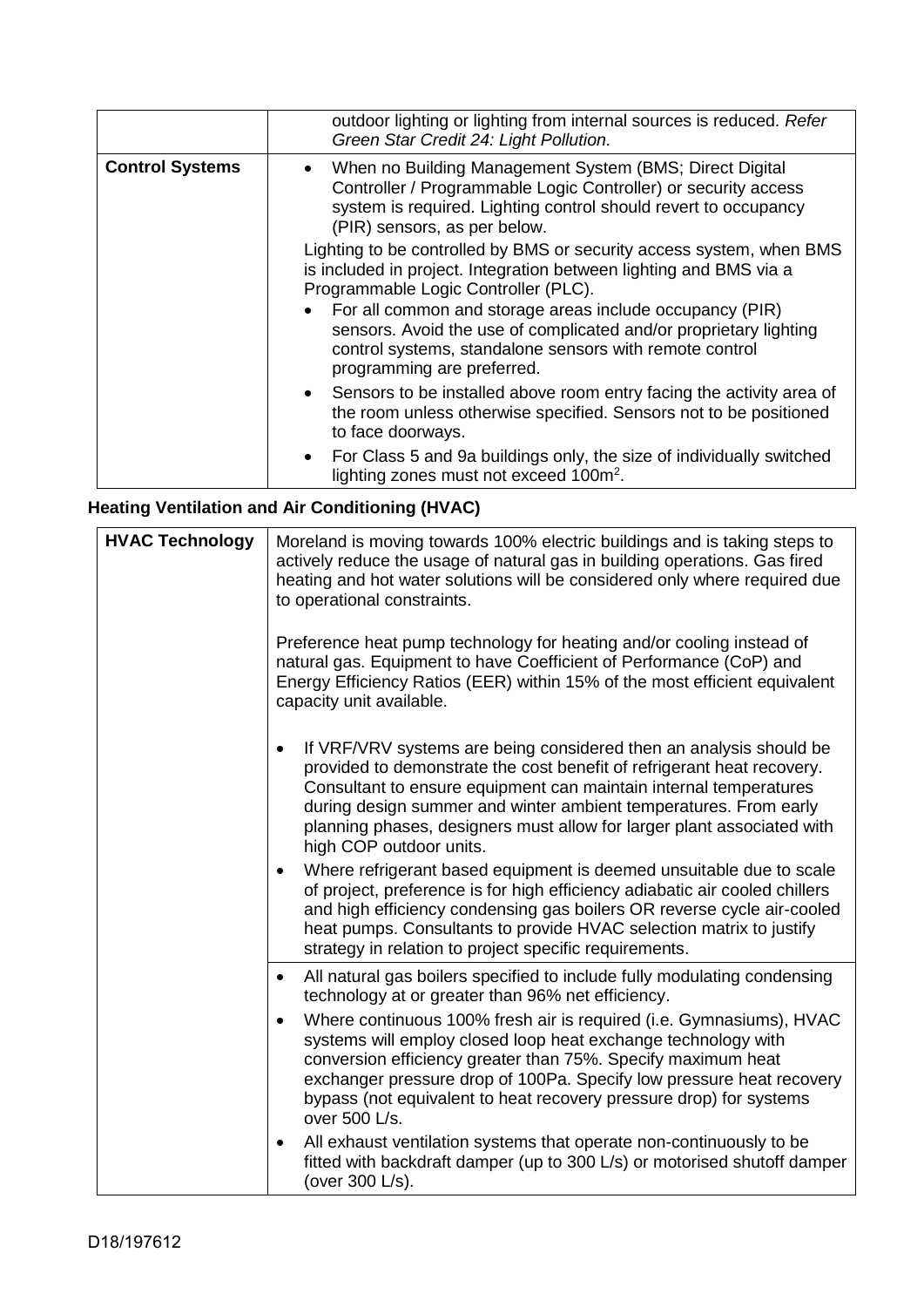|                         | For spaces with highly variable occupancy (e.g. auditoriums,<br>$\bullet$<br>gymnasiums etc), provide CO <sub>2</sub> control to modulate outdoor air to<br>maintain CO <sub>2</sub> concentration of 700ppm.                                                                                                                                                                                                                       |
|-------------------------|-------------------------------------------------------------------------------------------------------------------------------------------------------------------------------------------------------------------------------------------------------------------------------------------------------------------------------------------------------------------------------------------------------------------------------------|
|                         | Ceiling fans shall be considered in any naturally ventilated or mixed<br>mode spaces to reduce need to air-conditioning operation.                                                                                                                                                                                                                                                                                                  |
| <b>Economy features</b> | Motorised and fully modulating economy dampers to be fitted to all<br>$\bullet$<br>integrated HVAC systems (packaged or split ducted) with 100% outside<br>air capability.                                                                                                                                                                                                                                                          |
|                         | All Air Handing Unit fans are to include Variable Speed Drive<br>$\bullet$<br>technology capable of being controlled by non-proprietary systems. Fan<br>or pump motors to be direct drive. Belts and pulleys are not to be used.                                                                                                                                                                                                    |
|                         | All heat pumps to employ variable speed / variable refrigerant flow<br>$\bullet$<br>compressors.                                                                                                                                                                                                                                                                                                                                    |
|                         | Submetering to be considered for all central plant items (boilers,<br>$\bullet$<br>domestic hot water, chillers, VRF etc.) with facility for ongoing<br>monitoring of system energy consumption.                                                                                                                                                                                                                                    |
|                         | For large central plant consider using low load plant and/or thermal<br>$\bullet$<br>buffer for efficient low load performance and reduced equipment<br>cycling.                                                                                                                                                                                                                                                                    |
| <b>Controls</b>         | All small projects to include proprietary central controller. All large<br>$\bullet$<br>projects to include open protocol Building Management System (BMS).                                                                                                                                                                                                                                                                         |
|                         | Specify occupancy control for small systems (active on, passive off*)<br>$\bullet$<br>unless system is known to operate continuously for 6+ hours per day.                                                                                                                                                                                                                                                                          |
|                         | Active on, passive off works on the basis that the system has to be<br>manually started (e.g. push button with run-on timer), but passively<br>deactivated (e.g. motion sensor).                                                                                                                                                                                                                                                    |
|                         | For ducted systems over 20kW, warm-up and pull down cycle to<br>$\bullet$<br>operate in full recirculation based on BMS (where specified) optimised<br>start-up times.                                                                                                                                                                                                                                                              |
|                         | In mixed mode spaces, provide window/door reed switches to<br>$\bullet$<br>deactivate heating and cooling systems (but not supply air) when<br>windows or doors are open.                                                                                                                                                                                                                                                           |
|                         | For large systems, staging of central plant to be optimised using<br>advanced BMS controls or proprietary equipment staging module (e.g.<br>chillers).                                                                                                                                                                                                                                                                              |
|                         | Controls strategy to adhere to Moreland's Indoor Thermal Comfort<br>$\bullet$<br>Policy including restricted temperature control (excluding wet areas and<br>activity rooms) and restricted run time parameters via a direct digital<br>Building Management System (BMS).                                                                                                                                                           |
|                         | Split systems other than split ducted (hi wall, cassette, under ceiling)<br>$\bullet$<br>will include proprietary wired wall mounted controllers with administrator<br>lock out capabilities of hi and low temperature, fan speed, run time.<br>Direct occupant control – outside of Moreland's Indoor Thermal Comfort<br>Policy – of space temperature is not permitted. Infrared remote<br>controllers (IRCs) are not to be used. |
| <b>Refrigerants</b>     | All refrigerants must be zero ODP in composition and manufacture.<br>$\bullet$<br>Refrigerant leak detection must be provided for water cooled systems.                                                                                                                                                                                                                                                                             |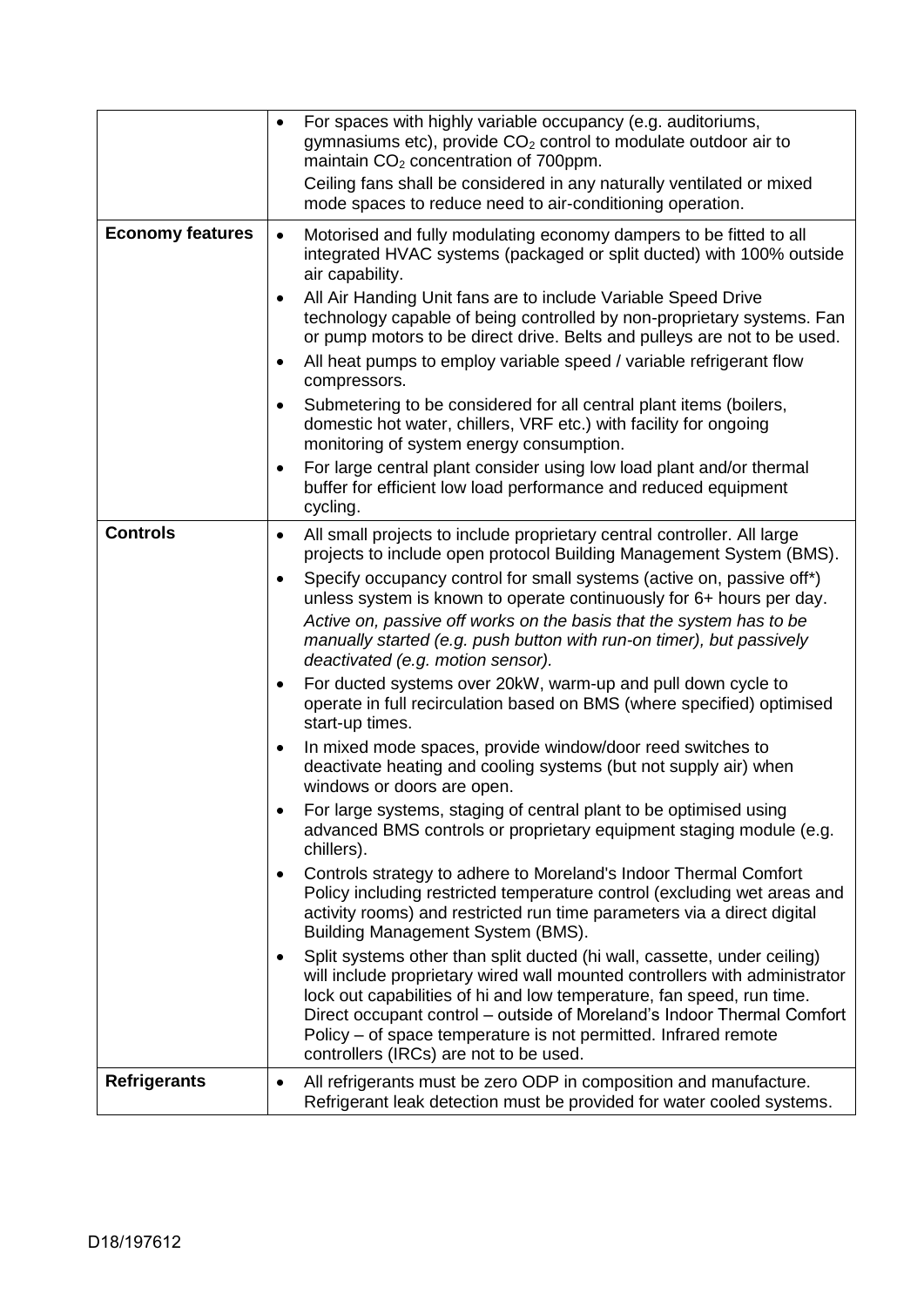#### **Hot Water**

| <b>Hot Water</b>       | Council has a preference for high efficiency electric hot water systems that                                                                                                                                                                                                                                                                                                                                                                                   |
|------------------------|----------------------------------------------------------------------------------------------------------------------------------------------------------------------------------------------------------------------------------------------------------------------------------------------------------------------------------------------------------------------------------------------------------------------------------------------------------------|
| <b>Technology</b>      | can link to existing or future solar PV. Facility-specific operational<br>requirements will determine if gas boosted hot water is acceptable for use.<br>Preference for high efficiency electric hot water heat pumps to be used.<br>heat pump technology to have a CoP within 15% of the most efficient<br>equivalent capacity unit available.                                                                                                                |
|                        | Instantaneous electric systems may be used for remote or<br>$\bullet$<br>infrequent/low-flow uses.                                                                                                                                                                                                                                                                                                                                                             |
|                        | Hot water system gas boosters (where required) to be high efficiency<br>٠<br>and employ condensing technology at or greater than 96% net<br>efficiency (including manifolded arrays where staged multiple units are<br>required).                                                                                                                                                                                                                              |
|                        | Hot Water storage systems with integral natural gas boosting are not to<br>٠<br>be used.                                                                                                                                                                                                                                                                                                                                                                       |
| <b>Pipe insulation</b> | All hot water piping (flow and return) above 25mm Outside Diameter<br>٠<br>(OD) shall be insulated with pre formed sectional glass wool or<br>polyester insulation in accordance with NCC Specification J5.2c<br>compliance requirements. All exposed pipe work insulation shall be<br>sheathed with 0.5mm thick zinc anneal sheet metal or approved<br>equivalent. All sheathing shall be installed in a manner which resists<br>entry of water and UV light. |
|                        | All hot water pipes (flow and return) 20mm Outside Diameter (OD) or<br>less shall be fully insulated in accordance with NCC Specification J5.2c<br>compliance requirements. All exposed pipe work insulation shall be<br>sheathed in a UV protective coating, i.e. foil tape or equivalent coating.<br>All sheathing shall be installed in a manner which resists entry of water<br>and UV light.                                                              |
|                        | Note: Pre-lagged (Kemlag or Polylag) pipe and PEX (or crosslinked<br>polyethylene) hot water pipe is not considered to be insulated in<br>accordance with requirements and must be insulated in accordance<br>with NCC Specification J5.2c.                                                                                                                                                                                                                    |
| <b>Control Systems</b> | Ring main hot water systems will include a digital time clock control<br>mechanism that:                                                                                                                                                                                                                                                                                                                                                                       |
|                        | prevents hot water circulation during non-occupancy hours.                                                                                                                                                                                                                                                                                                                                                                                                     |
|                        | starts ring main at least one hour prior (or greater if required for<br>$\overline{\phantom{0}}$<br>occupational and health and safety requirements) to building<br>occupancy to circulate any accumulated bacteria through 60<br>degree water to kill any Legionella bacteria.                                                                                                                                                                                |
|                        | DHW operation to be controlled via BMS or linked to building security<br>access system for smaller projects.                                                                                                                                                                                                                                                                                                                                                   |

# **Renewable Energy**

| <b>Renewable Energy</b><br><b>Systems</b> | Reduce total peak electricity demand by at least 20% through the use<br>of on-site renewables.                                                                                  |
|-------------------------------------------|---------------------------------------------------------------------------------------------------------------------------------------------------------------------------------|
|                                           | Design roof space to maximise the capture of solar energy e.g. create<br>unobstructed roof space, ideally pitched towards north and allowing for<br>penetration free anchoring. |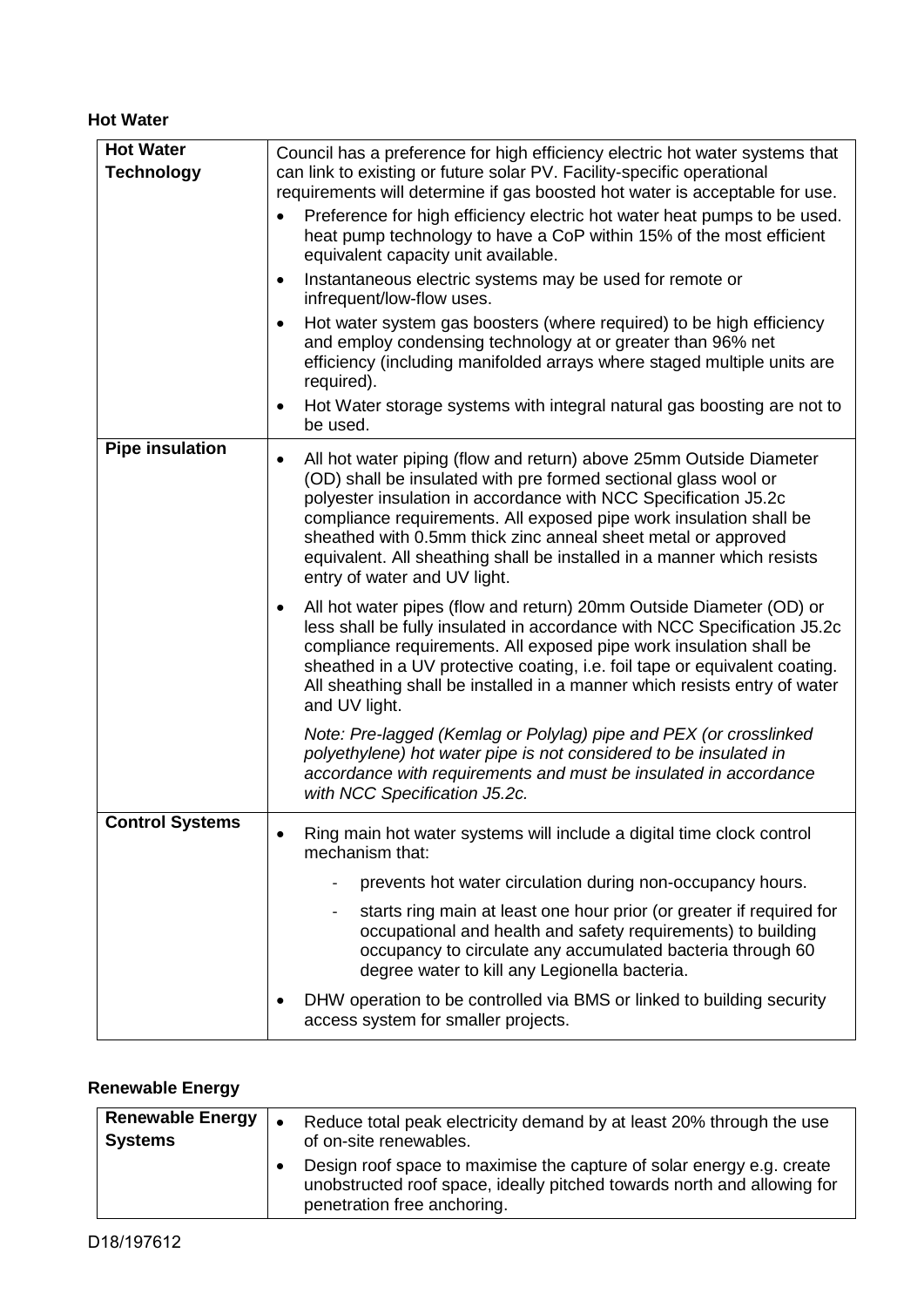|  | Ensure roof-mounted solar infrastructure is safe and accessible for<br>service/cleaning as required. |
|--|------------------------------------------------------------------------------------------------------|
|  | No structures or roofing element can shade any proposed or existing<br>solar panels.                 |

# **Water Efficiency and Stormwater**

| <b>Fixtures and</b><br>fittings                            | Shower heads: 3 star WELS, < (less than) 7.5L/min flow rate.<br>$\bullet$<br>Shower taps: push button time delay variable temperature mixing valve<br>$\bullet$<br>(i.e. Enware TFC790925 or approved equivalent).<br>Toilets: 4 star WELS.<br>$\bullet$<br>Urinals: 6 star WELS, sensor operated.<br>$\bullet$<br>Taps: 6 star WELS, push button.<br>$\bullet$                                                                                                                                                                                                |
|------------------------------------------------------------|----------------------------------------------------------------------------------------------------------------------------------------------------------------------------------------------------------------------------------------------------------------------------------------------------------------------------------------------------------------------------------------------------------------------------------------------------------------------------------------------------------------------------------------------------------------|
| Washing<br>machines /<br>dishwashers /<br>other appliances | Within one star of Best WELS rating available.<br>$\bullet$<br>(See Equipment section for Energy Ratings)<br>$\bullet$                                                                                                                                                                                                                                                                                                                                                                                                                                         |
| <b>Stormwater quality</b>                                  | Benchmark: Design the stormwater management system to go 20%<br>'Beyond Best Practice' stormwater management i.e. 20% above the<br>Urban stormwater best practice environmental management guidelines<br>(BPEMG). Beyond Best Practice stormwater management can be<br>demonstrated by either achieving a 120% score in the Melbourne Water<br>STORM tool or MUSIC modelling.<br>Target: Where deemed suitable, 85% retention of stormwater on a lot,<br>which may require a combination of rainwater tanks and infiltration<br>(non-lined) rainwater gardens. |
| <b>Rainwater tanks</b>                                     | Rainwater harvesting system to supply toilets, urinals, laundry, garden<br>$\bullet$<br>irrigation, etc. Match roof capture area and tank size to expected use.<br>The Tankulator tool (http://tankulator.ata.org.au/) can help size tanks<br>appropriately to expected use.<br>Design roof/landscapes and drainage system to maximise the capture<br>and storage of high quality rainwater.<br>Target: Where deemed suitable, capture 100% of the roof runoff.                                                                                                |

# **Comfort**

| <b>Acoustic Comfort</b>                      | Internal ambient noise levels in regularly occupied areas are suitable<br>$\bullet$<br>and relevant to the activity type in the room. Refer Green Star Credit<br>10.1: Acoustic Comfort - Internal Noise Levels.<br>Regularly occupied areas are built to reduce the persistence of sound<br>to a level suitable to the activities in the space. Refer Green Star Credit                                |
|----------------------------------------------|---------------------------------------------------------------------------------------------------------------------------------------------------------------------------------------------------------------------------------------------------------------------------------------------------------------------------------------------------------------------------------------------------------|
|                                              | 10.2: Acoustic Comfort - Reverberation.                                                                                                                                                                                                                                                                                                                                                                 |
| <b>Indoor Air Quality</b>                    | Provide sufficient outdoor air to ensure levels of indoor pollutants are<br>$\bullet$<br>maintained at acceptable levels through an increase in outdoor air or<br>maintaining CO <sub>2</sub> concentrations. Refer Green Star Credit 9.2: Indoor Air<br>Quality - Provision of Outdoor Air.                                                                                                            |
| <b>High Quality</b><br><b>Amenity Spaces</b> | High quality amenity space(s) are provided (a general amenity area or,<br>٠<br>additional breakout space), intended for use by staff or regular<br>occupants, and which meet at least three of the specified criteria for;<br>interaction, ventilation, daylight, views, landscaping and noise. Refer<br>Green Star Interiors Credit 14B: Quality of Amenities - Amenity Space<br>Prescriptive Pathway. |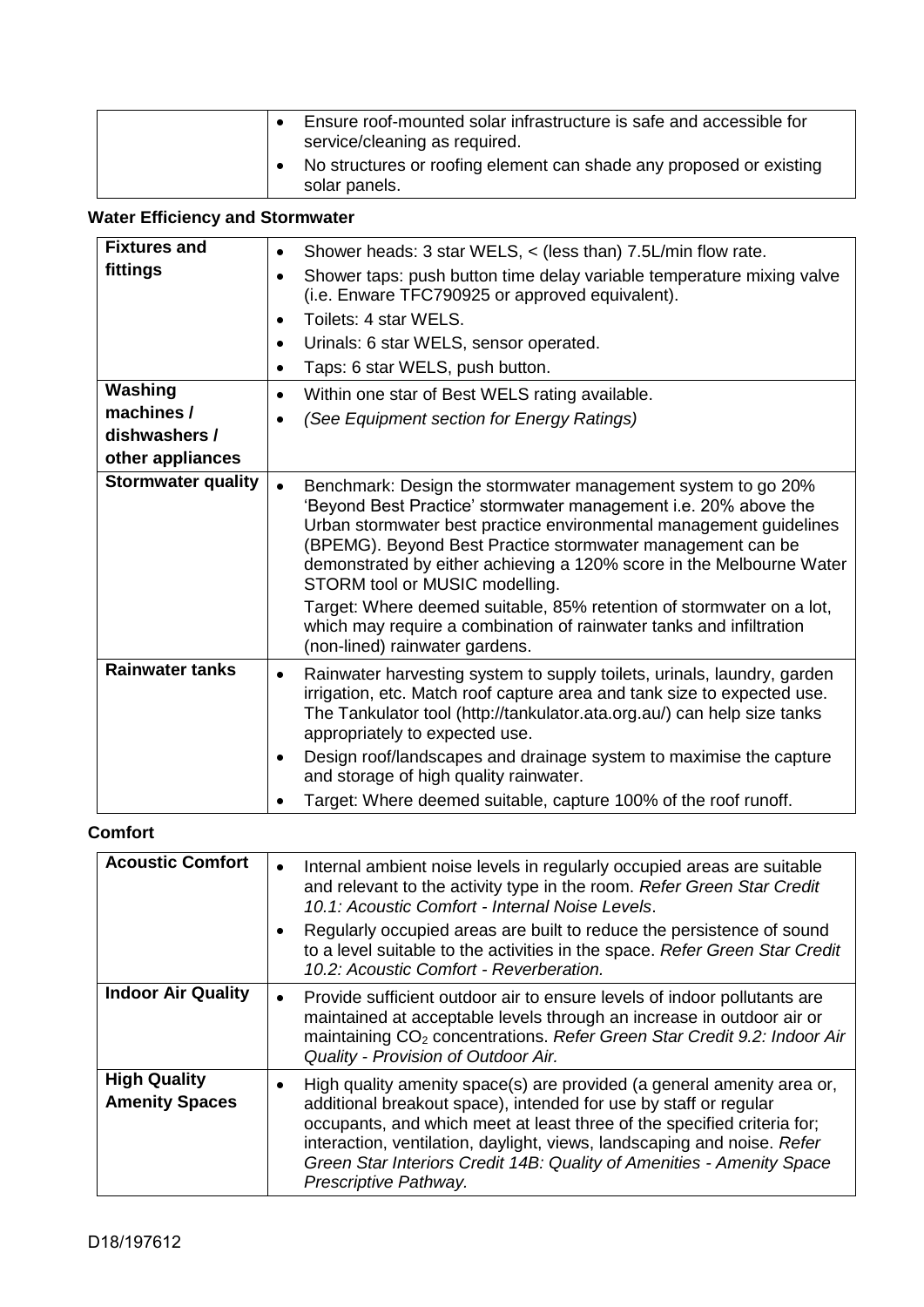# **Materials**

| <b>Concrete</b>                            | 30% minimum cement replacement minimum with 40% as a stretch<br>$\bullet$<br>target. Refer Green Star Credit 19B.1.1: Life Cycle Impacts - Concrete -<br><b>Portland Cement Reduction.</b>                                                                                                                                                                            |
|--------------------------------------------|-----------------------------------------------------------------------------------------------------------------------------------------------------------------------------------------------------------------------------------------------------------------------------------------------------------------------------------------------------------------------|
|                                            | 40% coarse aggregate substitution or 25% fine (sand) aggregate<br>$\bullet$<br>substitution. Refer Green Star Credit 19B.1.3: Life Cycle Impacts -<br>Concrete - Aggregates Reduction.                                                                                                                                                                                |
|                                            | At least 50% of all mix water for concrete used in the project is from a<br>٠<br>captured or reclaimed source. Refer Green Star Credit 19B.1.2: Life<br>Cycle Impacts - Concrete - Water Reduction.                                                                                                                                                                   |
| <b>Steel</b>                               | Steel to be sourced from a Responsible Steel Maker in accordance with<br>$\bullet$<br>Green Star Design and As Built guidelines. Refer Green Star Credit<br>20.1: Responsible Building Materials - Structural and Reinforcing Steel.                                                                                                                                  |
| <b>External surface</b><br>finishes        | 75% of the total project site area comprises building or landscaping<br>$\bullet$<br>elements that reduce the impact of heat island effect. This includes<br>vegetation, green roofs, light roofing materials and hard-scape, water<br>bodies and solar PV. Refer Green Star Credit 25: Heat Island Effect.                                                           |
| <b>Timber</b>                              | At least 90% of all timber used to be FSC or PEFC accredited or re-<br>٠<br>used/recycled. Refer Green Star Credit 20.2: Responsible Building<br>Materials - Timber Products.                                                                                                                                                                                         |
|                                            | The use of tropical hardwoods such as Merbau, Mirabow, Ipil, Kwila,<br>٠<br>Vesi are not permitted under any circumstances.                                                                                                                                                                                                                                           |
|                                            | All engineered wood products, including office furniture and fit outs to<br>$\bullet$<br>comply with E0 standard for formaldehyde levels. Where no E0 Product<br>is readily available criteria within the Green Star Formaldehyde<br>Minimisation credit can be applied. Refer Green Star Credit 13.2: Indoor<br>Pollutants - Engineered Wood Products.               |
|                                            | Preference for laminated timber over native structural hardwoods.                                                                                                                                                                                                                                                                                                     |
| <b>Poly Vinyl</b><br><b>Chloride (PVC)</b> | To reduce environmental and health impacts for building users internal<br>$\bullet$<br>fits outs plastics (e.g. vinyl flooring and carpet underlays) should<br>exclude PVC. Where PVC is used apply Best Practice Guidelines for<br>PVC in the Built Environment by specifying eco-labels (e.g. Global-Mark<br>Certified) that comply with the Green Star PVC credit. |
|                                            | A Material Safety Data Sheet is a means of verifying that a product<br>does not contain PVC.                                                                                                                                                                                                                                                                          |
| <b>Internal surfaces</b><br>and finishes   | Low Volatile Organic Compound (VOC) office furnishings, flooring and<br>$\bullet$<br>internal coatings (i.e. paints, adhesives and sealants). Refer Green Star<br>Credit 13.2: Indoor Pollutants - Paints, Adhesives, Sealants and<br>Carpets.                                                                                                                        |
|                                            | Plasterboard with recycled content or third party certified plasterboard -<br>$\bullet$<br>Refer Green Star Credit 21: Sustainable Products - (B) Recycled<br>Content Products and (D) Third-Party Certification for further detail.                                                                                                                                  |
|                                            | Use raw and unfinished surfaces where appropriate.<br>٠                                                                                                                                                                                                                                                                                                               |
| <b>Other</b>                               | Maximise opportunities for the use of recycled materials & equipment.<br>٠                                                                                                                                                                                                                                                                                            |
|                                            | Specify durable materials (via manufacturers' warranties) that can be<br>٠<br>readily recycled at the end of their life cycle. Products/materials with<br>Stewardship Programs will be given preference. Refer Green Star<br>Credit 21: Sustainable Products - (E) Stewardship Programs for further<br>detail.                                                        |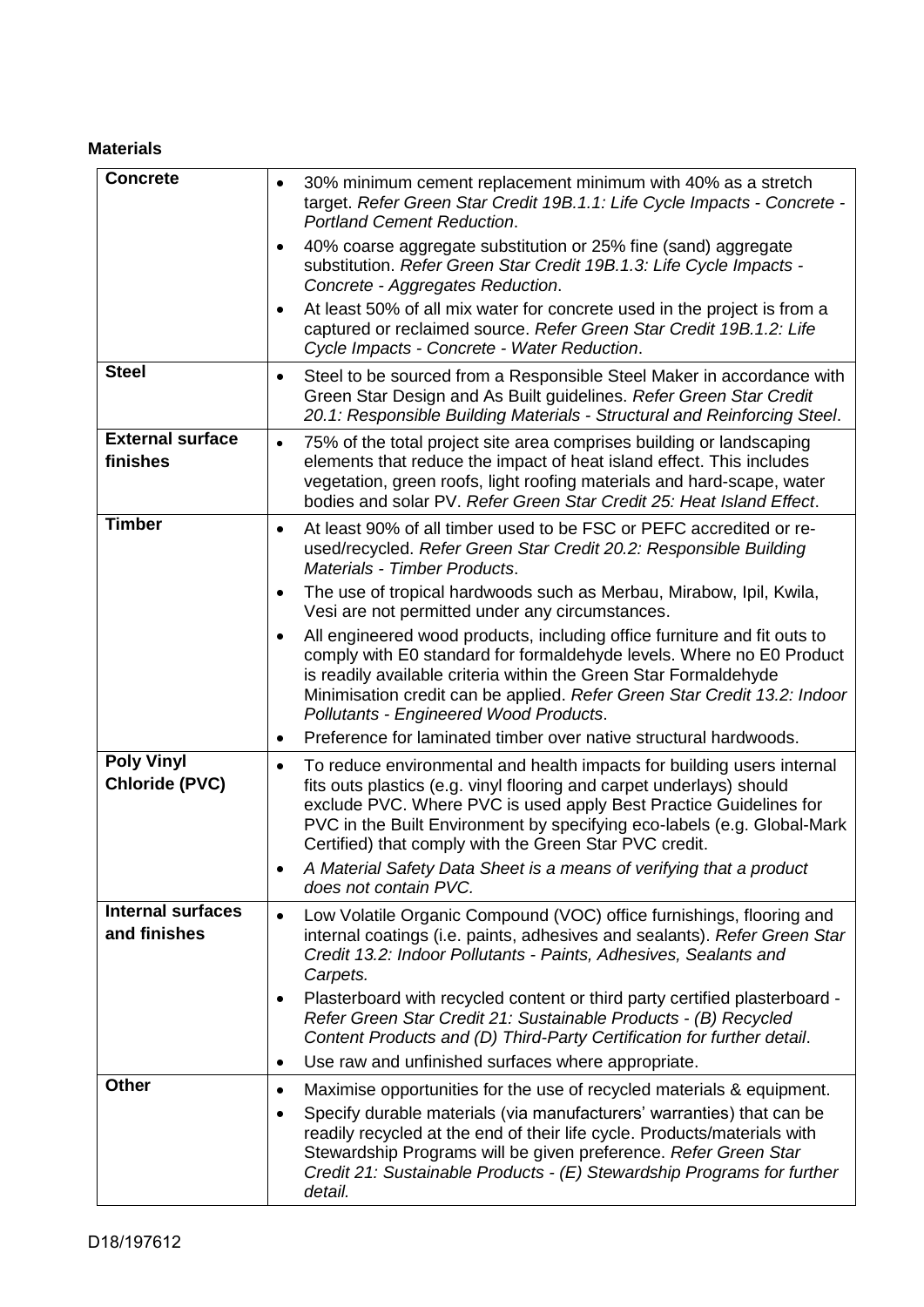# **Building Fabric**

| Walls, Roofs,<br><b>Floors, Glazing</b> | Entire building envelope insulation R-value to be 25% above BCA<br>$\bullet$<br>Deemed-to-Satisfy requirements, or meet the following R-values:                                                                                                                                                                                                                                                                                                 |
|-----------------------------------------|-------------------------------------------------------------------------------------------------------------------------------------------------------------------------------------------------------------------------------------------------------------------------------------------------------------------------------------------------------------------------------------------------------------------------------------------------|
|                                         | <b>Walls R 3.5.</b><br>$\overline{\phantom{0}}$                                                                                                                                                                                                                                                                                                                                                                                                 |
|                                         | Ceilings $R - 4$ . (Upper roof surface solar absorbance value to be<br>$\overline{\phantom{a}}$<br>not more than 0.4).                                                                                                                                                                                                                                                                                                                          |
|                                         | Suspended Floor $R - 2.5$ .                                                                                                                                                                                                                                                                                                                                                                                                                     |
|                                         | Vertical outer edge of any slab on ground R - 1.25.                                                                                                                                                                                                                                                                                                                                                                                             |
|                                         | Independent of R-value requirements all external walls, roofs and<br>lightweight floors must have an approved radiant barrier (i.e. Reflective<br>Foil Laminate, Aircell, RFL blanket, foilboard, etc) installed that has a<br>NCC (National Construction Code) or a NFPA (National Fire Protection<br>Association) flammability rating.                                                                                                        |
|                                         | All glazing in areas with active heating and cooling to be minimum<br>٠<br>double glazed with thermally enhanced or thermally broken frames and<br>meet the following requirements:                                                                                                                                                                                                                                                             |
|                                         | Glazing systems with a maximum (total system) U-value of 2.8.<br>$\bullet$                                                                                                                                                                                                                                                                                                                                                                      |
|                                         | Glazing systems with a minimum visual transmittance of 0.4.<br>٠                                                                                                                                                                                                                                                                                                                                                                                |
|                                         | Unshaded glazing Solar Heat Gain Coefficient (SHGC) <0.4.<br>٠                                                                                                                                                                                                                                                                                                                                                                                  |
|                                         | Where DTS provisions cannot be met then a JV3 solution will be<br>$\bullet$<br>required to demonstrate compliance as per the BCA and achieve a<br>minimum 10% improvement in the proposed design when modelled<br>against a reference case. This does not negate the earlier initiative for<br>25% building insulation improvement or the minimum glazing<br>requirements.                                                                      |
| <b>Ceiling heights</b>                  | Ceiling heights to be a minimum of 2.7 metres to enable safe operation<br>$\bullet$<br>of ceiling fans.                                                                                                                                                                                                                                                                                                                                         |
| Daylight and<br>shading                 | Where there is excessive west-facing glazing, shading options will need<br>$\bullet$<br>to be investigated.                                                                                                                                                                                                                                                                                                                                     |
|                                         | Vision glazing shading: Fixed devices must be shown to shade the<br>$\bullet$<br>nominated plane, 1.5m in from the viewing façade. The nominated<br>plane must be shown to be shaded from direct sunlight for 80% of the<br>nominated occupied hours for each day of the winter and spring<br>equinoxes and the summer and winter solstices. Refer Green Star<br>Credit 12.0: Visual Comfort - Glare Reduction: 12.0A Fixed Shading<br>Devices. |
|                                         | Minimum 40% of regularly occupied spaces to comply with Green Star<br>$\bullet$<br>daylight requirements. Refer Green Star Credit 12.1: Visual Comfort -<br>Daylight.                                                                                                                                                                                                                                                                           |
|                                         | For offices: Operable blinds with VLT $\leq$ 10% to be provided to North,<br>$\bullet$<br>East and West in occupied spaces. Refer Green Star Credit 12.0:<br>Visual Comfort - Glare Reduction: 12.0B Blinds or Screens.                                                                                                                                                                                                                         |
| <b>Building Sealing*</b>                | Building Sealing is a requirement under BCA Section J4 Building Sealing.                                                                                                                                                                                                                                                                                                                                                                        |
|                                         | Ensure windows and building fabric are well sealed e.g. compression<br>$\bullet$<br>seals on doors and operable windows, taped airtight membranes in<br>building envelope.                                                                                                                                                                                                                                                                      |
|                                         | Building wrap to be installed in a way that seals the whole wall with<br>٠<br>connector strips at top and bottom of walls, all joints sealed, and all                                                                                                                                                                                                                                                                                           |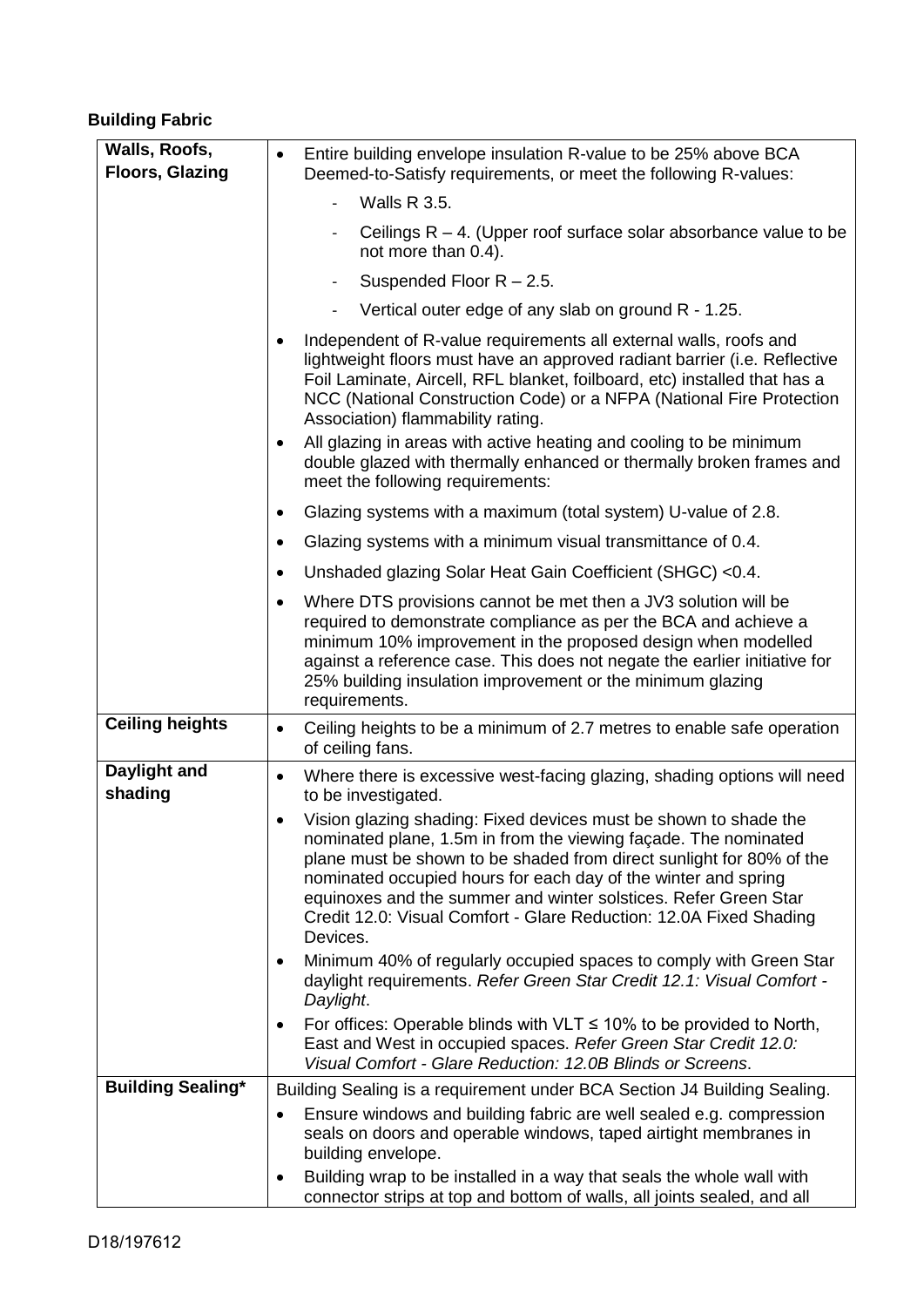| penetrations sealed to building wrap (including pipes, wiring, windows<br>etc).                                                                                                                                                                                        |
|------------------------------------------------------------------------------------------------------------------------------------------------------------------------------------------------------------------------------------------------------------------------|
| All exhaust fans to be fitted with self-sealing dampers.<br>$\bullet$                                                                                                                                                                                                  |
| The building detailing and construction should be capable of achieving<br>a building air tightness test result of less than 5 m3/hr/m2 @ 50 Pa. Any<br>air tightness testing to be carried out in accordance with ATTMA TSL2<br>Non-Dwellings - October 2010 standard. |
| Where deemed suitable, include air locks with effective functional<br>$\bullet$<br>dimensions (or use low-energy revolving doors) for primary entrance<br>into a temperature controlled room. Place entrances out of prevailing<br>summer and winter winds.            |

# **Equipment Fit Out**

| <b>Equipment</b><br><b>Efficiency</b><br>standards | Equipment used in fit out to be within one star rating of best available<br>technology for energy and water efficiency. i.e. fridge / freezer /<br>dishwasher (4 star water rating and 3.0 star energy rating) / oven / cook<br>top / range hood/ hot water urns. |
|----------------------------------------------------|-------------------------------------------------------------------------------------------------------------------------------------------------------------------------------------------------------------------------------------------------------------------|
|                                                    | Water efficiency of appliances can be determined by using<br>http://waterrating.gov.vic.au/consumers/index.html.                                                                                                                                                  |
|                                                    | Energy efficiency of appliances can be confirmed on the website<br>www.appliancesonline.com.au with performance ratings based on<br>information provided on the website www.energyrating.gov.au.                                                                  |

## **Transport**

| <b>Fuel Efficient</b><br><b>Transport</b> | Allowance for at least 2 single phase sub-circuits (32 Amp capacity) on<br>$\bullet$<br>switch board to allow for e-vehicle recharging.<br>Where deemed suitable, as a means of future proofing, allowance for at<br>$\bullet$<br>least 1 three phase sub-circuit (80 Amp capacity) to allow for DC fast<br>recharging for e-vehicles.<br>Dedicated parking is to be provided for electric vehicles as well as<br>$\bullet$<br>associated charging infrastructure commensurate to the size of the<br>project.                                                                                                                 |
|-------------------------------------------|-------------------------------------------------------------------------------------------------------------------------------------------------------------------------------------------------------------------------------------------------------------------------------------------------------------------------------------------------------------------------------------------------------------------------------------------------------------------------------------------------------------------------------------------------------------------------------------------------------------------------------|
| <b>Bicycle Facilities</b>                 | Covered bike area to accommodate on ground bicycle parking in<br>$\bullet$<br>excess of the Moreland Planning Scheme (bike parking for at least at<br>least 7.5% of total regular occupants and 5% of peak visitors<br>Locker ratio of 1.2 per bicycle rack required for best practice (handbook<br>$\bullet$<br>only requires 1 per bicycle rack = standard practice). The design of the<br>end-of trip facilities must be appropriate to encourage their use over<br>that of private vehicle use. Therefore, the project team should be able<br>to justify how their location, locker sizes, privacy requirements, and size |
|                                           | are conducive to this aim. Refer Green Star Credit 17B.4: Sustainable<br>Transport - Active Transport Facilities.<br>Continuous and accessible travel to the bike parking area. If bike<br>$\bullet$<br>parking area is external, access between building and bike parking                                                                                                                                                                                                                                                                                                                                                    |
|                                           | should be protected from weather.                                                                                                                                                                                                                                                                                                                                                                                                                                                                                                                                                                                             |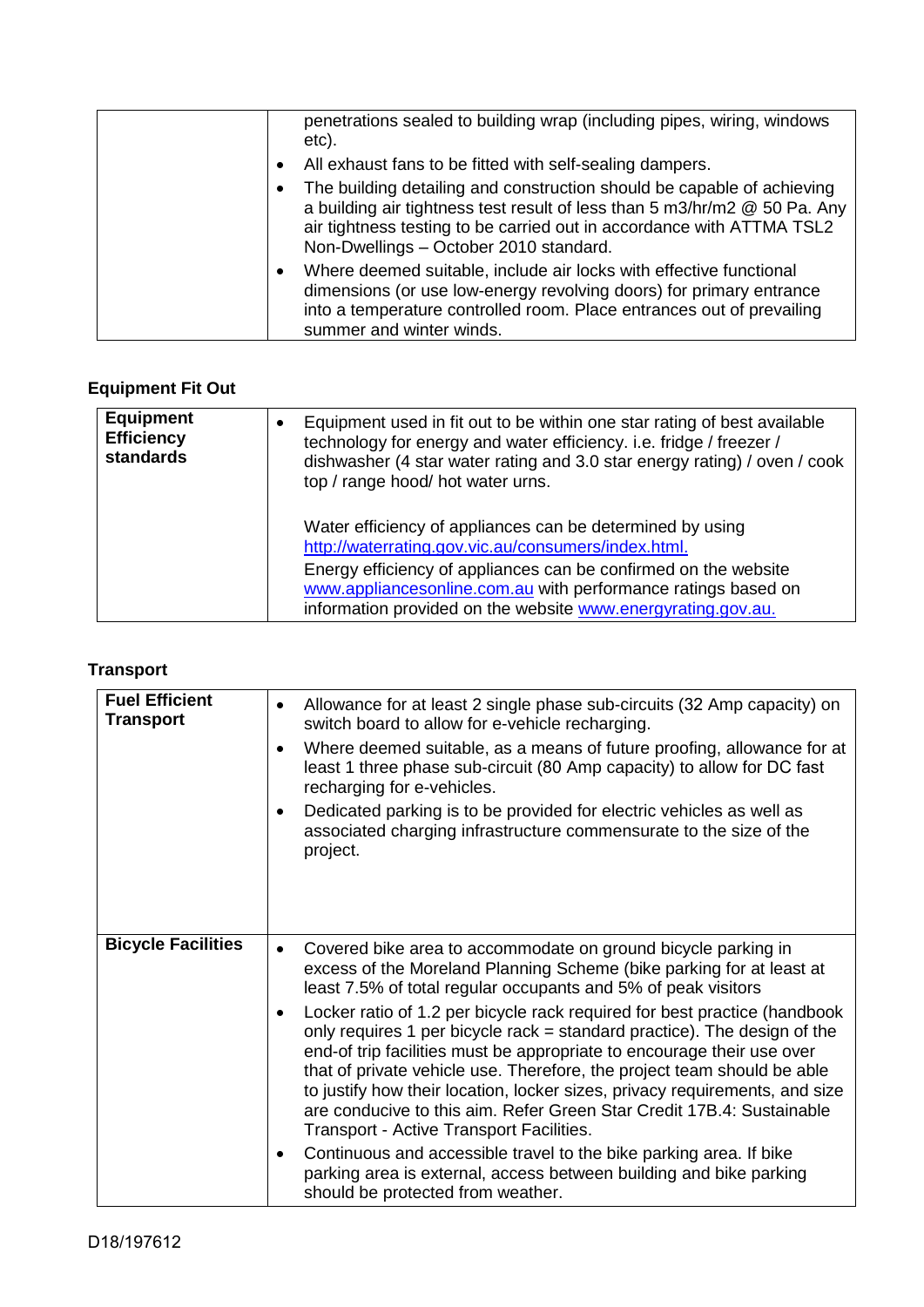# **Urban Ecology**

| <b>Biodiversity</b> | The project is to incorporate design features that:                                                      |  |
|---------------------|----------------------------------------------------------------------------------------------------------|--|
|                     | Enhance the ecological character and biodiversity of the site.<br>$\sim 10$                              |  |
|                     | - Result in no net loss of biodiversity on the site.                                                     |  |
|                     | Provide high quality amenity green space for building occupants<br>$\sim 10$<br>(refer Comfort section). |  |

## **Management**

| Commissioning                                                 | Commissioning of HVAC systems to include adherence to Moreland's<br>$\bullet$<br>Indoor Thermal Comfort Policy requirements.                                                                                                                                                                                                                                                                                                                                                                                                                                                                                        |
|---------------------------------------------------------------|---------------------------------------------------------------------------------------------------------------------------------------------------------------------------------------------------------------------------------------------------------------------------------------------------------------------------------------------------------------------------------------------------------------------------------------------------------------------------------------------------------------------------------------------------------------------------------------------------------------------|
|                                                               | An Independent Commissioning Agent (ICA) is required for all Major<br>$\bullet$<br>projects. Refer Green Star Credit 2.4: Independent Commissioning<br>Agent.                                                                                                                                                                                                                                                                                                                                                                                                                                                       |
|                                                               | Where an Independent Commissioning Agent is engaged they are to<br>$\bullet$<br>review project compliance with the Moreland ESD Matrix at each<br>project phase.                                                                                                                                                                                                                                                                                                                                                                                                                                                    |
|                                                               | Quarterly building tuning to be undertaken for at least 12 months<br>$\bullet$<br>following practical completion. Refer Green Star Credit 2.3:<br>Commissioning and Tuning - Building Systems Tuning.                                                                                                                                                                                                                                                                                                                                                                                                               |
|                                                               | Establish a service and maintainability review procedure to facilitate<br>$\bullet$<br>design input from the facilities manager and relevant Moreland<br>operations staff, and any relevant suppliers and subcontractors (if<br>engaged). Refer Green Star Credit 2.1: Commissioning and Tuning -<br>Services and Maintainability Review.                                                                                                                                                                                                                                                                           |
|                                                               | Where deemed suitable, it is desirable that the Main Contractor has and<br>$\bullet$<br>maintains ISO14001 accreditation.                                                                                                                                                                                                                                                                                                                                                                                                                                                                                           |
|                                                               | Where deemed suitable, Construction Indoor Air Quality (IAQ) Plan<br>$\bullet$<br>must be implemented during construction and pre-occupancy phases of<br>a building. The IAQ Plan must meet or exceed the recommended<br>control measures of the SMACNA IAQ Guidelines for Occupied<br>Buildings under Construction, 2008; Protect HVAC systems to prevent<br>contamination; and require ductwork to be cleaned prior to occupation<br>or sealed and protected during construction. Refer Green Star Credit<br>9.1.3: Indoor Air Quality - Ventilation System Attributes - Cleaning Prior<br>to Use and Occupation. |
| <b>Responsible</b><br><b>Construction</b><br><b>Practices</b> | A comprehensive project-specific best practice Environmental<br>$\bullet$<br>Management Plan must be developed to manage environmental issues<br>from excavation, demolition works construction activities. Refer Green<br>Star Credit 7.0: Construction Environmental Management -<br>Environmental Management Plan.                                                                                                                                                                                                                                                                                               |
|                                                               | Recycle and/or reuse at least 90% of demolition and construction<br>$\bullet$<br>waste. Refer Green Star Credit 22B: Construction and Demolition<br>Waste - Percentage Benchmark.                                                                                                                                                                                                                                                                                                                                                                                                                                   |
|                                                               | For large projects, Tenderer and Contractor to illustrate the promotion,<br>$\bullet$<br>program and management of positive culture, mental, physical health<br>for site activities, facilities and site workers and contractors.                                                                                                                                                                                                                                                                                                                                                                                   |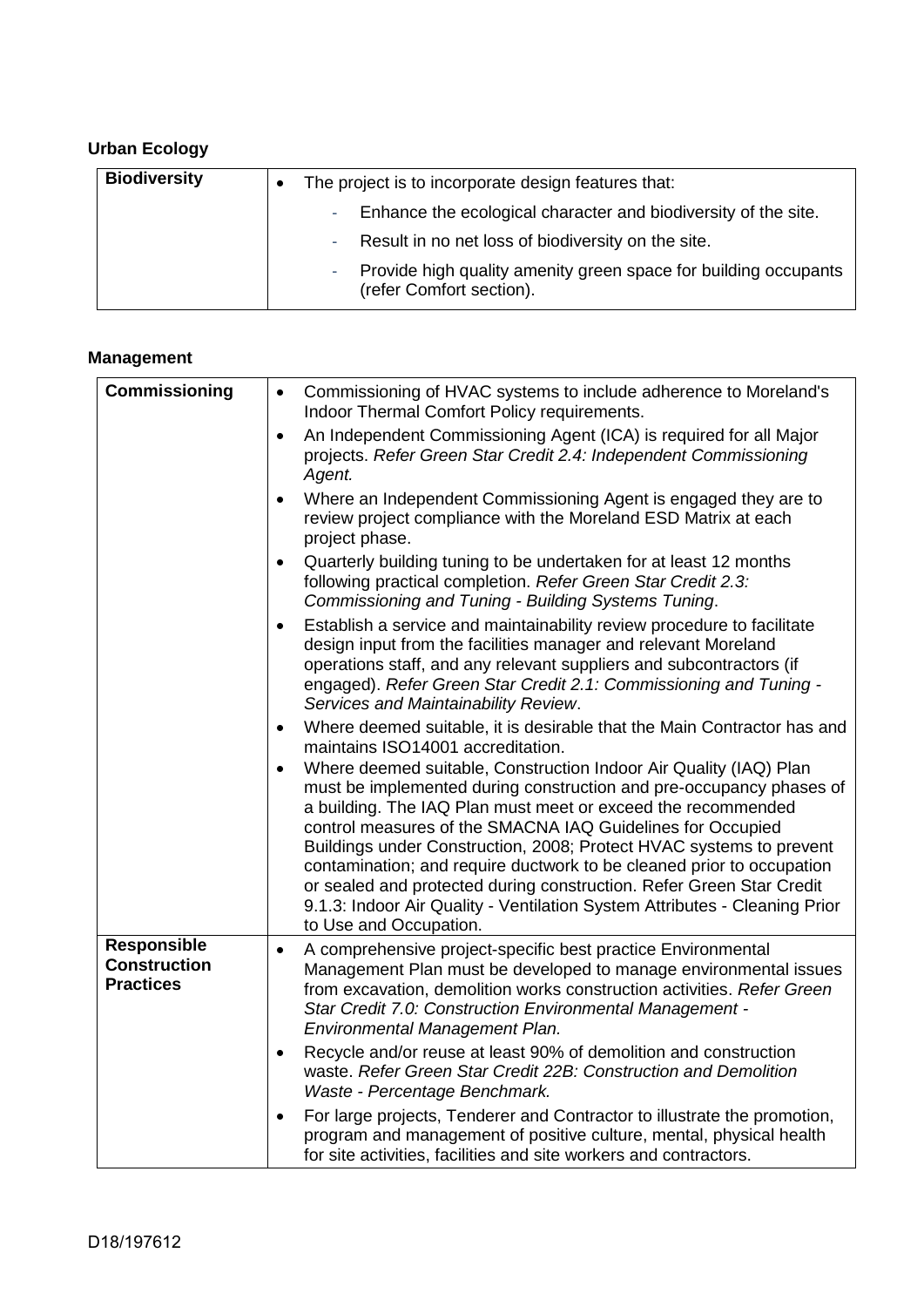|                                               | For large projects, Tenderer and Contractor to illustrate the promotion<br>and management of sustainable educational practices to their site<br>workers and contractors.                                       |
|-----------------------------------------------|----------------------------------------------------------------------------------------------------------------------------------------------------------------------------------------------------------------|
| <b>Operational Waste</b><br><b>Management</b> | An Operational Waste Management Plan (OWMP) is to be developed<br>for the project and the strategies reflected in the building design. Refer<br>Green Star Credit 8: Operational Waste for guiding principles. |

# **5 POLICY IMPLEMENTATION**

Capital Works Planning and Delivery is responsible for ensuring the delivery of activities across the Engineering Services, Asset Management, Building Maintenance and Building Projects. As such, the Manager of Capital Works Planning and Delivery is accountable for overseeing the successful implementation of the Sustainable Buildings Policy on council projects.

In conjunction with the Building Projects Unit management processes, the Project phases involving formal ESD review are as follows:

- 1. Project Due Diligence Draft Moreland ESD Matrix for project with Capital Works Project Manager
- 2. Project Scoping Moreland ESD Matrix tailored to project specific requirements
- 3. Stakeholder Design Kick-off design workshop participation
- 4. Stakeholder Design Review #1 Review of Schematic Design (for Large Projects) / Preliminary Design (Small projects)
- 5. Stakeholder Design QA Review #2 Review of Detailed Design (for Small and Large Projects)
- 6. Construction stage Stakeholder Site Inspections

#### **5.1 Moreland ESD Matrix**

To assist in the implementation of the policy, a project implementation tool has been developed – the **Moreland ESD Matrix**. This tool is designed to integrate with existing Capital Works project workflows and during the design stages of a project enables project managers to:

- clearly scope project ESD requirements at project inception
- track compliance with ESD requirements by project architects and consultants
- incorporate critical hold points for detailed review of design documentation and specifications

Following final review and acceptance of tender documentation, the project specific Moreland ESD Matrix is to form part of the contract documentation package to enable contractors to understand and incorporate all ESD requirements in their tender responses.

Upon commencement of construction, the Contractor is to take ownership of Moreland ESD Matrix and demonstrate compliance with all requirements by submitting a completed Matrix to Council including any supplementary documentation required by specific targets.

#### **5.2 Roles and Responsibilities**

Roles and responsibilities and process flow for implementing this policy is outlined below:

| <b>Party</b>           | <b>Role</b>                                                          |  |
|------------------------|----------------------------------------------------------------------|--|
| <b>Project Sponsor</b> | For projects over \$750,000, meet with ESD Officer and Capital Works |  |
| Manager developing     | Project Manager to determine scope and associated costs. Appoint an  |  |
| budget bid             | ESD representative to the Project Working Group.                     |  |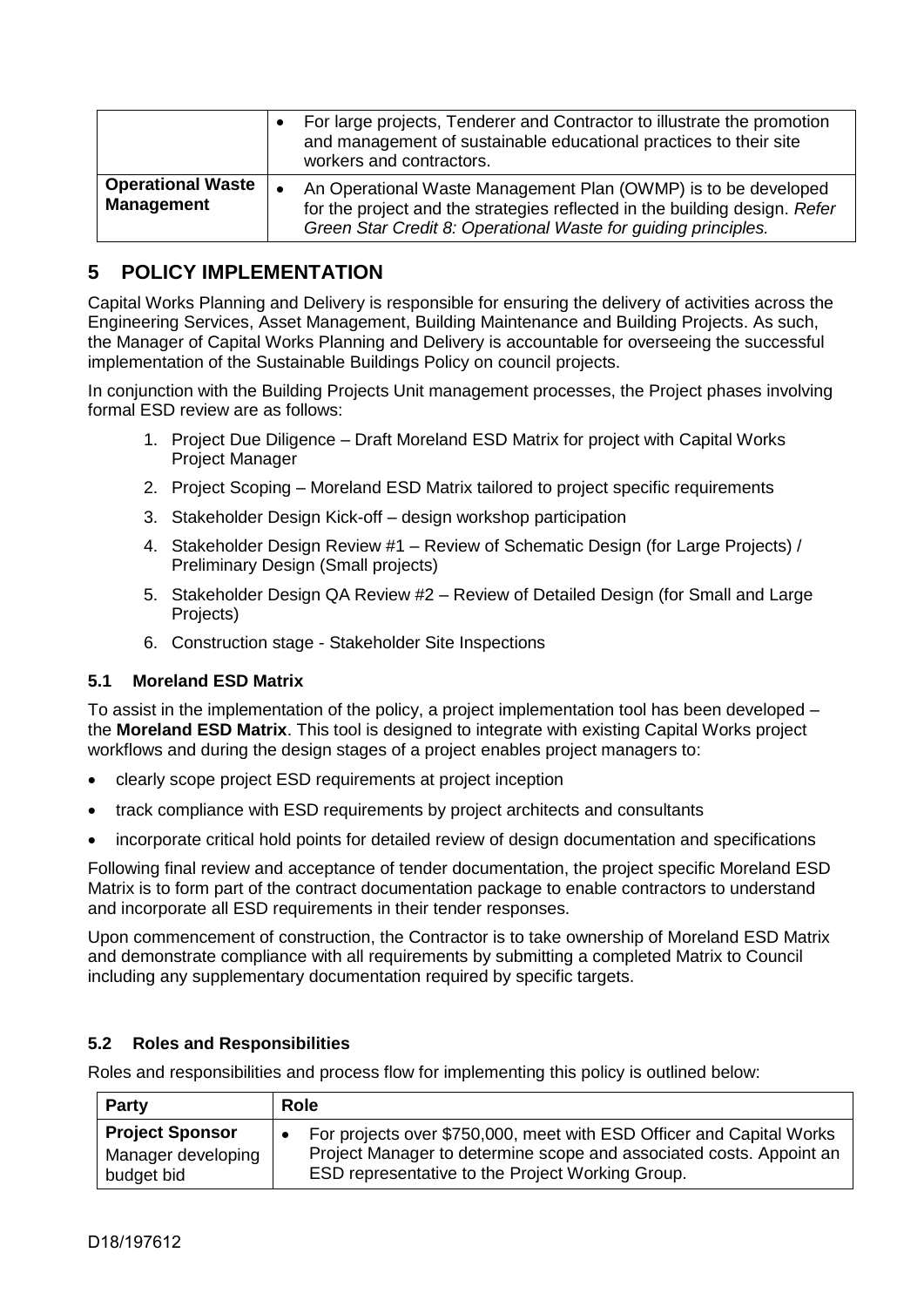| Party                                                                  | <b>Role</b>                                                                                                                                                                                              |  |
|------------------------------------------------------------------------|----------------------------------------------------------------------------------------------------------------------------------------------------------------------------------------------------------|--|
|                                                                        | For minor projects under \$750,000 request an ESD representative to<br>$\bullet$<br>provide advice on project as part of the Project Working Group.                                                      |  |
| <b>Project Manager</b><br><b>Building Projects,</b><br><b>Building</b> | Implement projects, works, and building services that comply with the<br>$\bullet$<br>Sustainable Buildings Policy. Seek advice from the nominated ESD<br>representative on the following (as required): |  |
| Maintenance or<br><b>Facilities</b>                                    | Moreland ESD Matrix implementation                                                                                                                                                                       |  |
| <b>Management Units</b>                                                | Specifications and technical notes                                                                                                                                                                       |  |
|                                                                        | Design review                                                                                                                                                                                            |  |
|                                                                        | Tender document development to include the ESD Minimum<br>Requirements                                                                                                                                   |  |
|                                                                        | Tender review (for ESD elements)                                                                                                                                                                         |  |
|                                                                        | Engagement of Independent Commissioning Agent                                                                                                                                                            |  |
| <b>ESD Unit</b>                                                        | Nominate an ESD representative on request by the project manager<br>$\bullet$<br>and/or project sponsor.                                                                                                 |  |
|                                                                        | Assist Capital Works Project Managers to scope Moreland ESD Matrix<br>$\bullet$<br>at the start of projects                                                                                              |  |
|                                                                        | Provide support implementing Moreland ESD Matrix as project<br>$\bullet$<br>progresses and at key project stages                                                                                         |  |
|                                                                        | Support the implementation of projects that comply with the<br>$\bullet$<br>Sustainable Buildings Policy on request by the Project Sponsor and/or<br>Project Manager.                                    |  |
|                                                                        | Support the implementation of works that comply with the Sustainable<br>$\bullet$<br>Buildings Policy by advising Panel Contractors on request.                                                          |  |

NOTE: If during the course of project the scope of the project expands then the ESD minimum requirements for Capital Works must be consulted and incorporated to suit the expanded scope of the project.

# **6 MONITORING, EVALUATION and REVIEW**

This policy will be monitored regularly to ensure its relevance in terms of community needs and expectations, Council goals, Council targets and statutory requirements.

| Monitoring and<br>Evaluation | Lead - ESD Unit<br>Support - Manager Capital<br><b>Works Planning and Delivery</b> | Annual MEG report<br>September |
|------------------------------|------------------------------------------------------------------------------------|--------------------------------|
| <b>Reporting and Review</b>  | Lead - ESD Unit<br>Support - Manager Capital<br><b>Works Planning and Delivery</b> | Annual MEG report<br>September |

# **7 DEFINITIONS**

| Term                                                       | <b>Definition</b>                                                                                                                                |
|------------------------------------------------------------|--------------------------------------------------------------------------------------------------------------------------------------------------|
| Large project                                              | For the purposes of this policy, a capital works project with a budget of<br>\$2Million or higher.                                               |
| <b>Environmental</b><br><b>Sustainable</b><br>Design (ESD) | ESD commonly includes achieving or exceeding 'best practice' standard<br>for buildings, infrastructure, transport, landscaping and streetscapes. |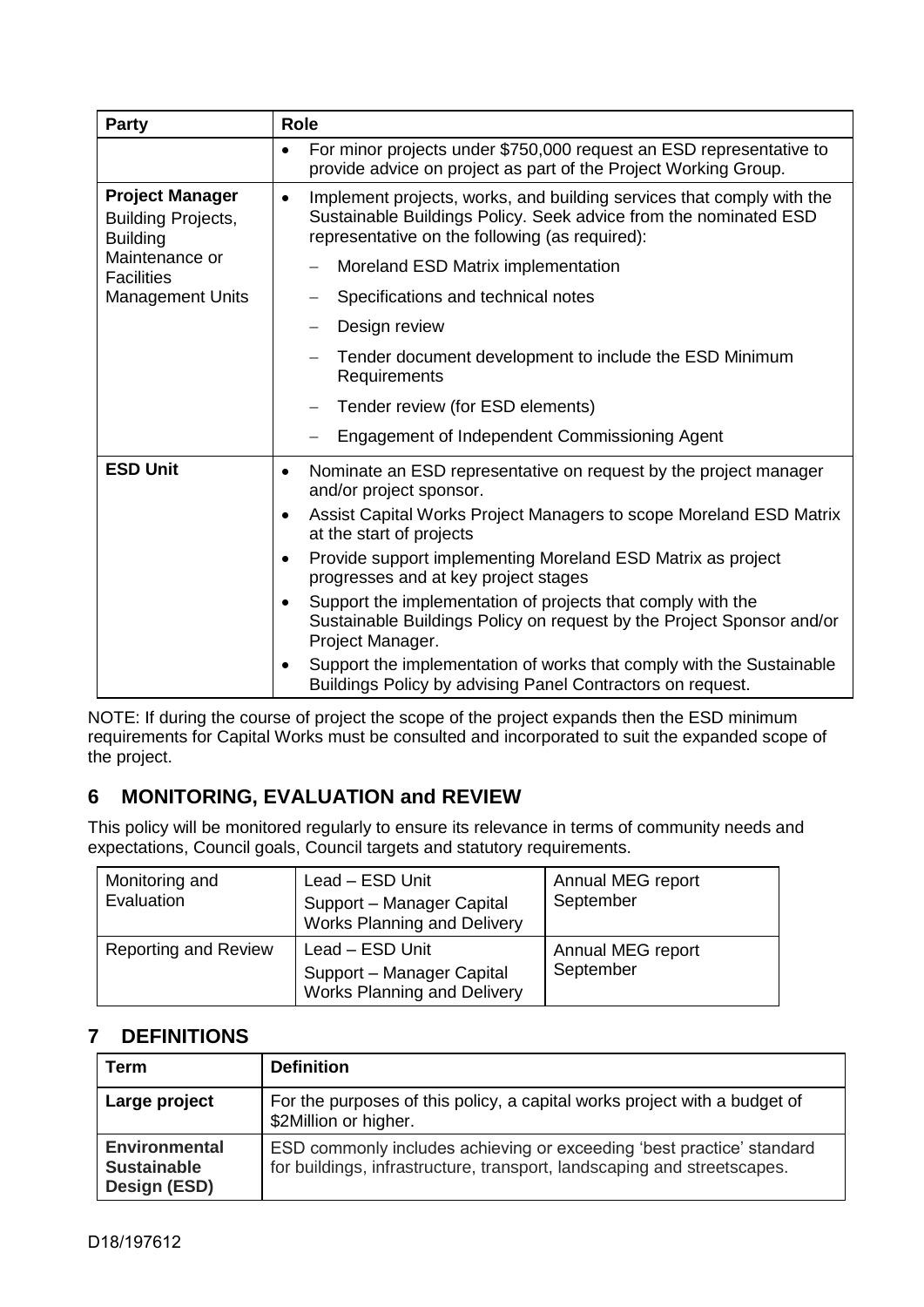| <b>Term</b>                                                                                              | <b>Definition</b>                                                                                                                                                                                                                                                                                                                                                                                                                                                                                                                                                                                                                                                                                                                                                                                                                                                                                                                                                                                                                                                                                                                                                                                                                                                                                                                                                |  |  |
|----------------------------------------------------------------------------------------------------------|------------------------------------------------------------------------------------------------------------------------------------------------------------------------------------------------------------------------------------------------------------------------------------------------------------------------------------------------------------------------------------------------------------------------------------------------------------------------------------------------------------------------------------------------------------------------------------------------------------------------------------------------------------------------------------------------------------------------------------------------------------------------------------------------------------------------------------------------------------------------------------------------------------------------------------------------------------------------------------------------------------------------------------------------------------------------------------------------------------------------------------------------------------------------------------------------------------------------------------------------------------------------------------------------------------------------------------------------------------------|--|--|
| <b>Sustainable</b><br><b>Design</b><br><b>Assessment in</b><br>the Planning<br><b>Process</b><br>(SDAPP) | A framework for assessing sustainable design at the planning stage, that is<br>currently in place in Moreland and other local governments in Victoria.<br>Planning permit applicants are required to submit sustainable design<br>information and meet best practice sustainable design standards, relative<br>to the size and type of development.                                                                                                                                                                                                                                                                                                                                                                                                                                                                                                                                                                                                                                                                                                                                                                                                                                                                                                                                                                                                              |  |  |
| <b>Daylight Factor</b>                                                                                   | A measure of indoor brightness of diffuse daylight within a space. It is<br>defined as the ratio of the luminance of a point in a building to the<br>unobstructed outdoor illuminance under the same sky conditions. It is<br>usually measured at the height of the horizontal work plane.<br>Some examples of acceptable mean daylight factors for various spaces<br>include: 3% for conference rooms, 2% for offices, 1% for circulation areas.<br>Acceptable daylight modelling software include Radiance, LumenMicro,<br>DaySim etc. or similar methods                                                                                                                                                                                                                                                                                                                                                                                                                                                                                                                                                                                                                                                                                                                                                                                                      |  |  |
| <b>Daylighting Rules</b><br>of Thumb                                                                     | Simple equations for evaluating adequacy of daylight levels in a building<br>developed by Harvard University including:<br>Ensuring the window to wall ratio (WWR) required to achieve adequate<br>daylight is below 80%. It is unlikely that a building with a vertical sky angle<br>of less than 25 degrees can achieve adequate daylight. A vertical sky<br>angle is the angle in the vertical plane between the centre of glass of the<br>external window to adjacent obstructions (balconies, neighbouring<br>buildings (existing, proposed, structure plans, whichever is most relevant).<br>Ensuring room depth does not exceed 2 x window head height (WHH) to<br>the floor and is appropriate to the room width, material reflectivity. It is<br>unlikely that room depth would be more than 7 metres or the width less<br>than 3.5 metres.<br>Ensuring glazing provided to a space is sufficiently sized. As a rule glazing<br>should be at least 10% of the total interior surfaces (ceilings, walls<br>including windows, floors); this would be significantly more than the<br>Building Code Requirement for windows to be sized to at least 10% of the<br>floor area of the room.<br>The Daylighting Rules of Thumb can be found at<br>http://www.gsd.harvard.edu/research/gsdsquare/Publications/DiffuseDaylig<br>htingDesignSequenceTutorial.pdf |  |  |
| Independent<br><b>Commissioning</b><br><b>Agent (ICA)</b>                                                | <b>Independent Commissioning Agent (ICA)</b><br>The ICA is defined as a person who is:<br>An advocate for, and reports directly to, the project owner;<br>$\bullet$<br>Independent of any consultant, contractor or sub-contractor<br>$\bullet$<br>organisation that has been involved in the design or installation of the<br>nominated systems; and<br>A registered professional engineer or qualified technician with<br>$\bullet$<br>demonstrated knowledge on nominated systems commissioning, and<br>has previous experience with the commissioning process of at least 2<br>projects similar in scope.<br>The qualified independent commissioning professional role can be fulfilled<br>by one or multiple persons, provided that all meet the requirements laid out<br>above. It can also be fulfilled by a person who is part of the client's<br>organisation, if the person is qualified to do so. An independent<br>commissioning company may also meet these requirements.                                                                                                                                                                                                                                                                                                                                                                           |  |  |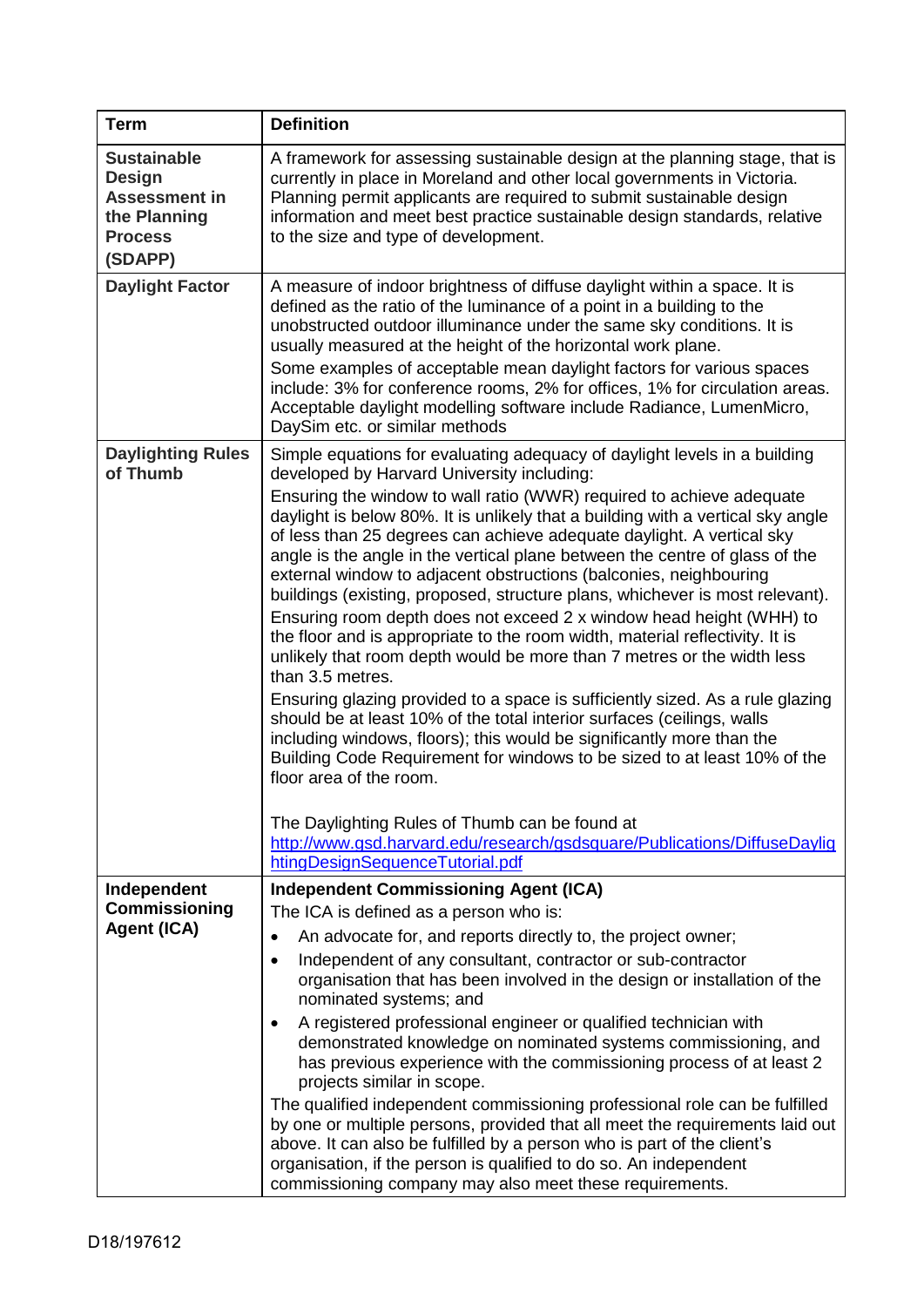| <b>Term</b>                                            | <b>Definition</b>                                                                                                                                                                                                                                                                                                                                                                                                                                                                                                                                                                                                      |  |
|--------------------------------------------------------|------------------------------------------------------------------------------------------------------------------------------------------------------------------------------------------------------------------------------------------------------------------------------------------------------------------------------------------------------------------------------------------------------------------------------------------------------------------------------------------------------------------------------------------------------------------------------------------------------------------------|--|
| <b>MUSIC Modelling</b>                                 | A model that predicts the performance of stormwater quality management<br>systems using the licensed MUSIC software available for download at<br>http://www.ewater.com.au/products/music/                                                                                                                                                                                                                                                                                                                                                                                                                              |  |
| <b>STORM Rating</b>                                    | An assessment of stormwater runoff and on-site treatment against best<br>practice targets, using the free STORM calculator, available online at<br>http://storm.melbournewater.com.au/                                                                                                                                                                                                                                                                                                                                                                                                                                 |  |
| <b>JV3 Modelling</b>                                   | JV3 is a modelling approach for non-residential buildings to meeting<br>Section J requirements of the Building Code of Australia (BCA).                                                                                                                                                                                                                                                                                                                                                                                                                                                                                |  |
| <b>U</b> Value                                         | A measure of heat transfer that is commonly used for windows. The lower<br>the U-value, the lower the heat transfer (lower heat loss $=$ more insulating<br>power)                                                                                                                                                                                                                                                                                                                                                                                                                                                     |  |
| <b>Solar Heat Gain</b><br><b>Coefficient</b><br>(SHGC) | A measure of the proportion of solar radiation that is transmitted through<br>glazing. A higher SHGC corresponds to a larger percentage of heat being<br>transferred through the glazing.                                                                                                                                                                                                                                                                                                                                                                                                                              |  |
| <b>R</b> Value                                         | A measure of heat transfer that is used for insulation. The higher the R-<br>value, the lower the heat transfer (lower heat loss = more insulative value)                                                                                                                                                                                                                                                                                                                                                                                                                                                              |  |
| <b>Volatile Organic</b><br><b>Compounds</b><br>(VOC)   | Chemical compounds based on carbon and hydrogen structure that are<br>vaporised at room temperatures. VOCs are one type of indoor air<br>contaminant. These chemicals are found in paints and other building<br>products. They are known to cause health problems including asthma and<br>other respiratory ailments and in higher concentrations can have acute and<br>long term effects on the central nervous system and some are suspected<br>of causing cancer.                                                                                                                                                   |  |
| Formaldehyde                                           | A resin used as an adhesive, surface coating, foam or in the manufacture<br>of laminates and sandwich panels. Formaldehyde can present a health<br>hazard from off gassing. It is a known carcinogen as well as being an<br>irritant, cause birth defects and can affect the immune system personal<br>awareness and can cause fatigue.                                                                                                                                                                                                                                                                                |  |
| <b>Stormwater</b>                                      | Stormwater is water created by precipitation that can soak into the soil<br>(infiltrate), be held on the surface and evaporate, or runoff and end up in<br>nearby streams, rivers, or other water bodies (surface water).                                                                                                                                                                                                                                                                                                                                                                                              |  |
| <b>WELS</b>                                            | Australia's water efficiency labelling scheme, requiring certain products to<br>be registered and labelled in accordance with the standard set under the<br>national Water Efficiency Labelling and Standards Act 2005. See<br>http://www.waterrating.gov.au                                                                                                                                                                                                                                                                                                                                                           |  |
| <b>Permeable paving</b>                                | Permeable paving is a paving material that enables water to pass through<br>the paving materials. It can mean either a paved surfaced in which water<br>passes through, or 'permeates', the space between the paving materials<br>(often paving blocks or stones), as well as for surfaces paved with porous<br>materials (such as gravel) in which water permeates the paving material<br>itself.<br>Permeable paving has a tendency to clog and this causes the permeability<br>of the permeable paving to decease to the point where it is no longer<br>permeable. Therefore it must be maintained to be effective. |  |
| <b>Poly Vinyl</b><br><b>Chloride</b>                   | A common building material mostly used for pipes and electrical cables.<br>The production of PVC requires toxic chemicals and heavy metals and can<br>cause pollution. PVC also is a Volatile Organic Compound, which is an<br>indoor contaminant.                                                                                                                                                                                                                                                                                                                                                                     |  |